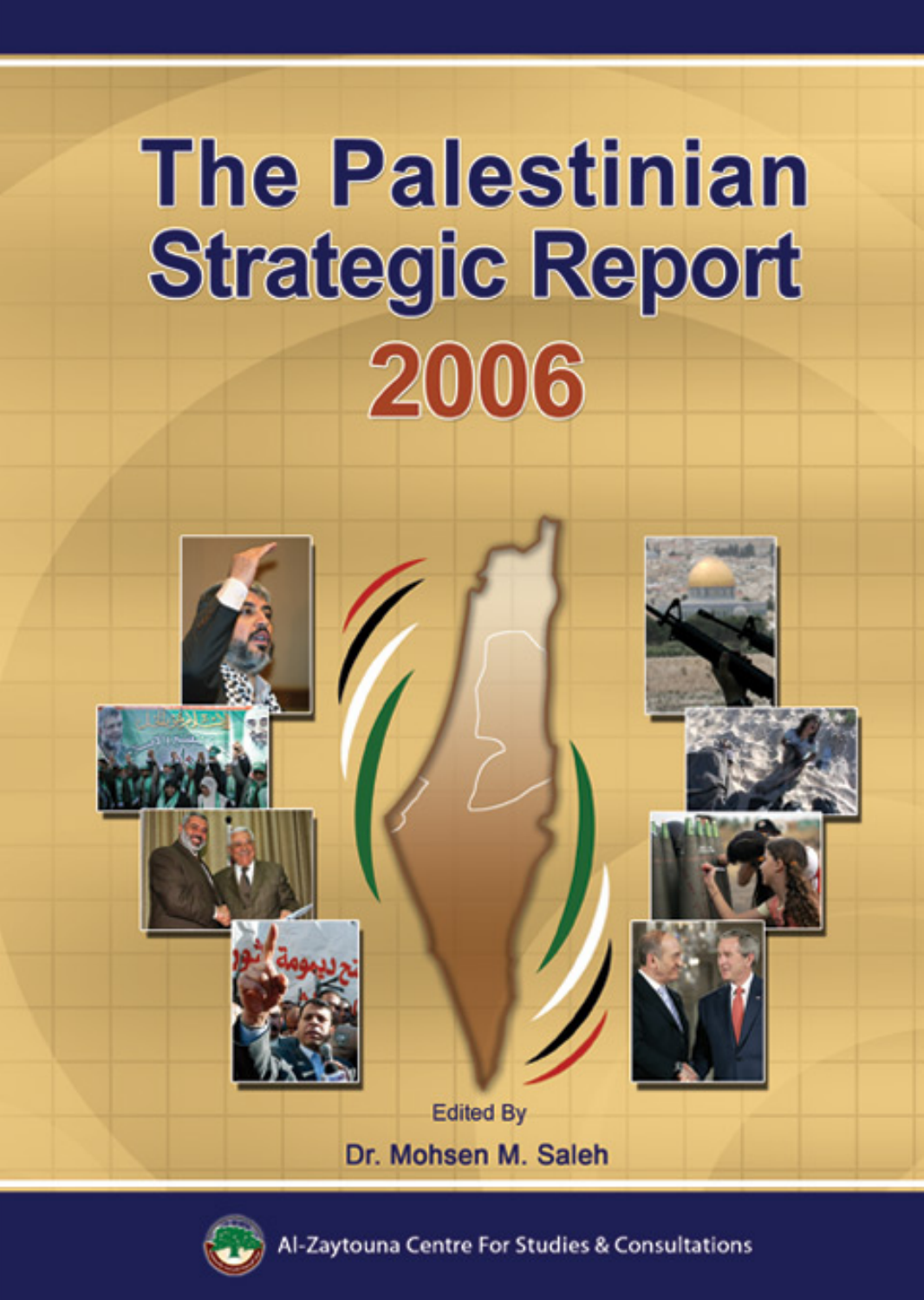# **Chapter Five**

*The Palestinian Issue and the Muslim World*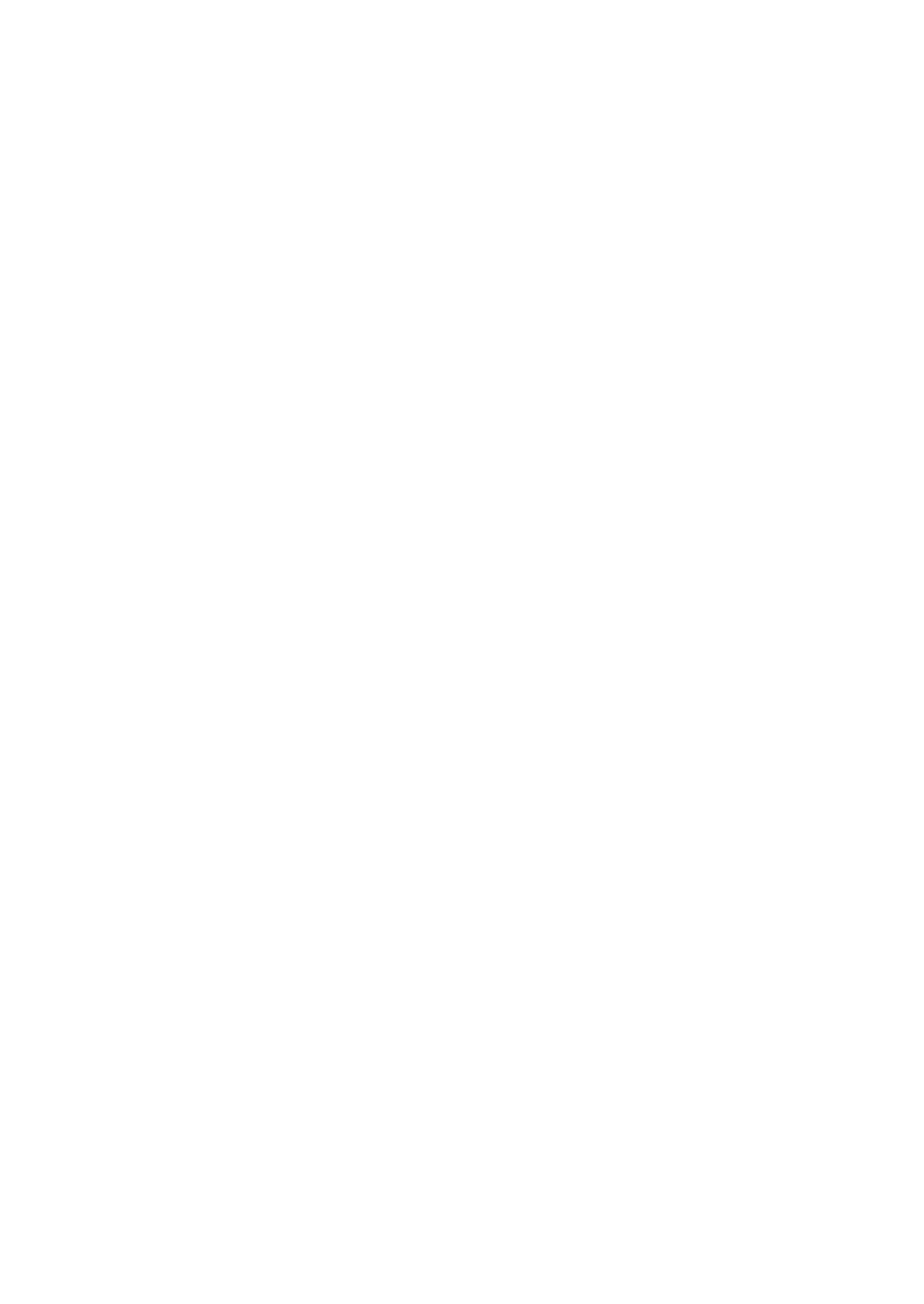### **The Palestinian Issue and the Muslim World**

#### *Introduction*

With its distinguished Islamic status and sanctity, Palestine plays a major role in arousing the emotions of the Muslims and in determining their attitudes towards various issues. Hence, the countries of the Muslim world constitute an important source of support to the Palestinians and their struggle against Israeli aggression and occupation. However, the degree of response to the Palestinian issue varies from one Muslim country to another because of several factors of which the most prominent are the following:

- 1. The different ideologies, be it Islamic, secular or national, that are patronized by the ruling regimes.
- 2. The relative human, economic and political strength of a ruling regime, and the degree of its regional and international impact.
- 3. The nature of the relations, loyalties and alliances concluded by these regimes, and the degree of their independence or association with the major powers, particularly the USA.
- 4. The geo-strategic factor, i.e., the geographic and strategic locations and their roles in determining the responses of various countries to the Palestinian issue.
- 5. The interest and priorities that govern the position of the ruling regimes towards the Palestinian issue.
- 6. The ability of the organizations and the popular and Islamic parties in generating interest in the Palestinian issue, and to rally popular support behind it.

This chapter surveys the Islamic dimension of the Palestinian issue, with special emphasis on the Organization of the Islamic Conference (OIC), and three of the major Muslim states, namely, Turkey, Iran and Pakistan.

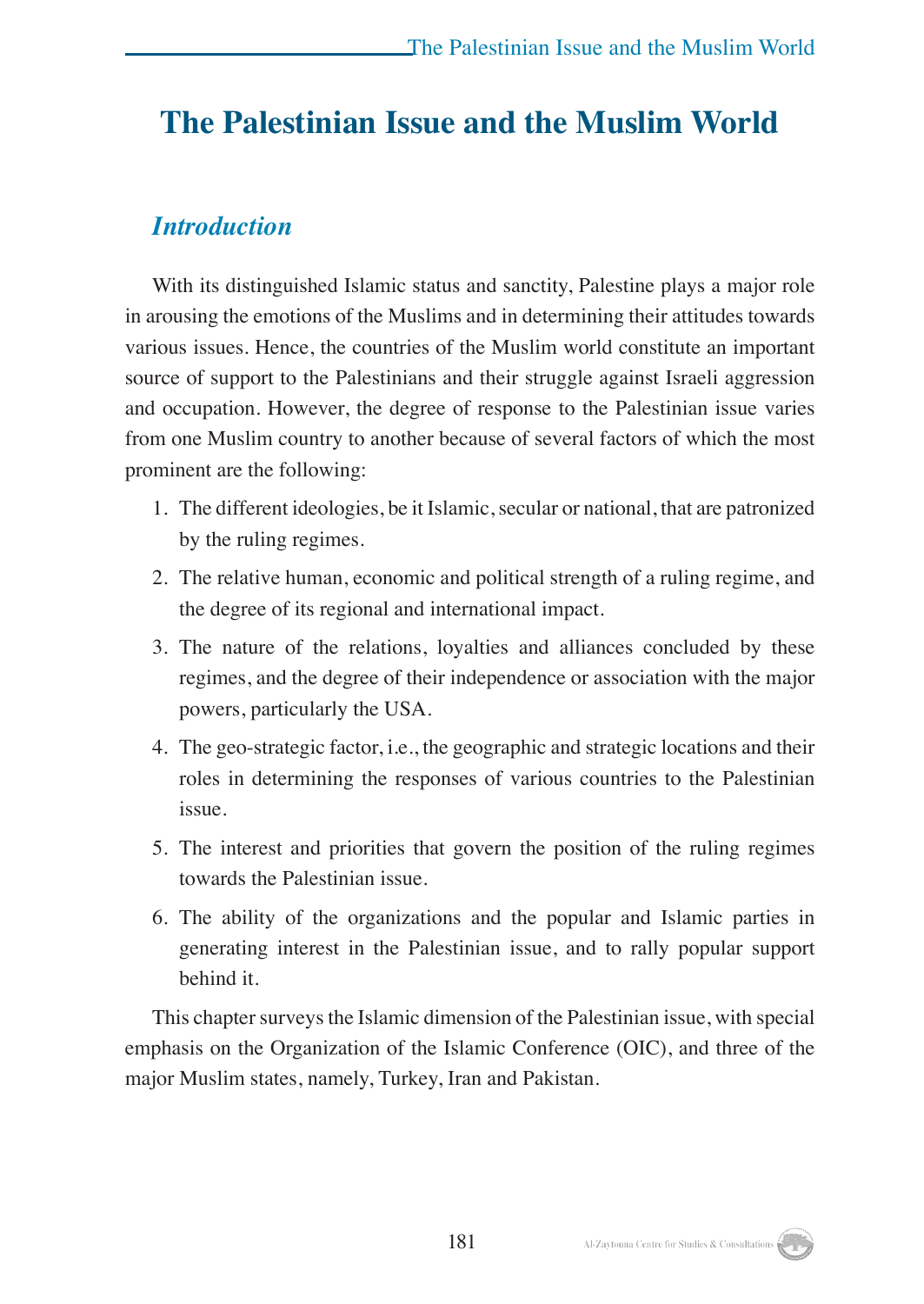#### *First: The Organization of the Islamic Conference (OIC)*

Like in previous years, the record of the OIC in 2006 is full with bombastic declarations and statements, but void of concrete actions and achievements. However, the new secretary-general of the OIC, Ekmeleddin Ihsanoglu, tries to activate the organization and to make it more dynamic within his limited authority and the limitation of the OIC itself. In particular, the political, economic and social differences between the organization's 57 member-states restrict the chance of having common strategies, and, in many cases, make them void of content.

The OIC sent a delegation to participate in the monitoring of the Palestinian legislative elections, and its General Secretariat issued a day after the elections a declaration in which it congratulated the Palestinian people for their democratic achievement.1 Following the victory of Hamas, the secretary-general of the OIC issued another declaration that congratulated the Palestinian people and the leadership of the PA for the success of the election exercise, but urged Hamas to be realistic and pragmatic in order to maintain the rights and achievements of the Palestinian people. The declaration had, moreover, called upon the international community to refrain from prior judgments, respects the outcome of the elections that reflects the democratic option of the Palestinian people, and continue its support to the peace process to enable the Palestinian people to liberate themselves from occupation, and to establish, on the basis of the resolutions of the UN, their independent state with Jerusalem as its capital.<sup>2</sup>

Neither in this nor in subsequent declarations did the OIC congratulate Hamas for its victory, but it kept urging the organization to form a government of national unity, and to be pragmatic in dealing with the realities of the situation. The secretary-general of the OIC reiterated this position on 14/3/2006 to a Hamas delegation, led by Khalid Mish'al, that discussed with him the developments of the Palestinian issue, particularly after the legislative elections.<sup>3</sup>

However, after the formation of the new Palestinian government, the OIC congratulated in person Premier Isma'il Haniyah and his Foreign Minister Mahmud al-Zahhar.<sup>4</sup> The overwhelming international pressure and opposition to Hamas and the progressive weakness and disintegration in the Arab-Muslim world was behind this reserved attitude towards Hamas and its government, which had, anyhow, reflected the position of the majority member-states of the organization.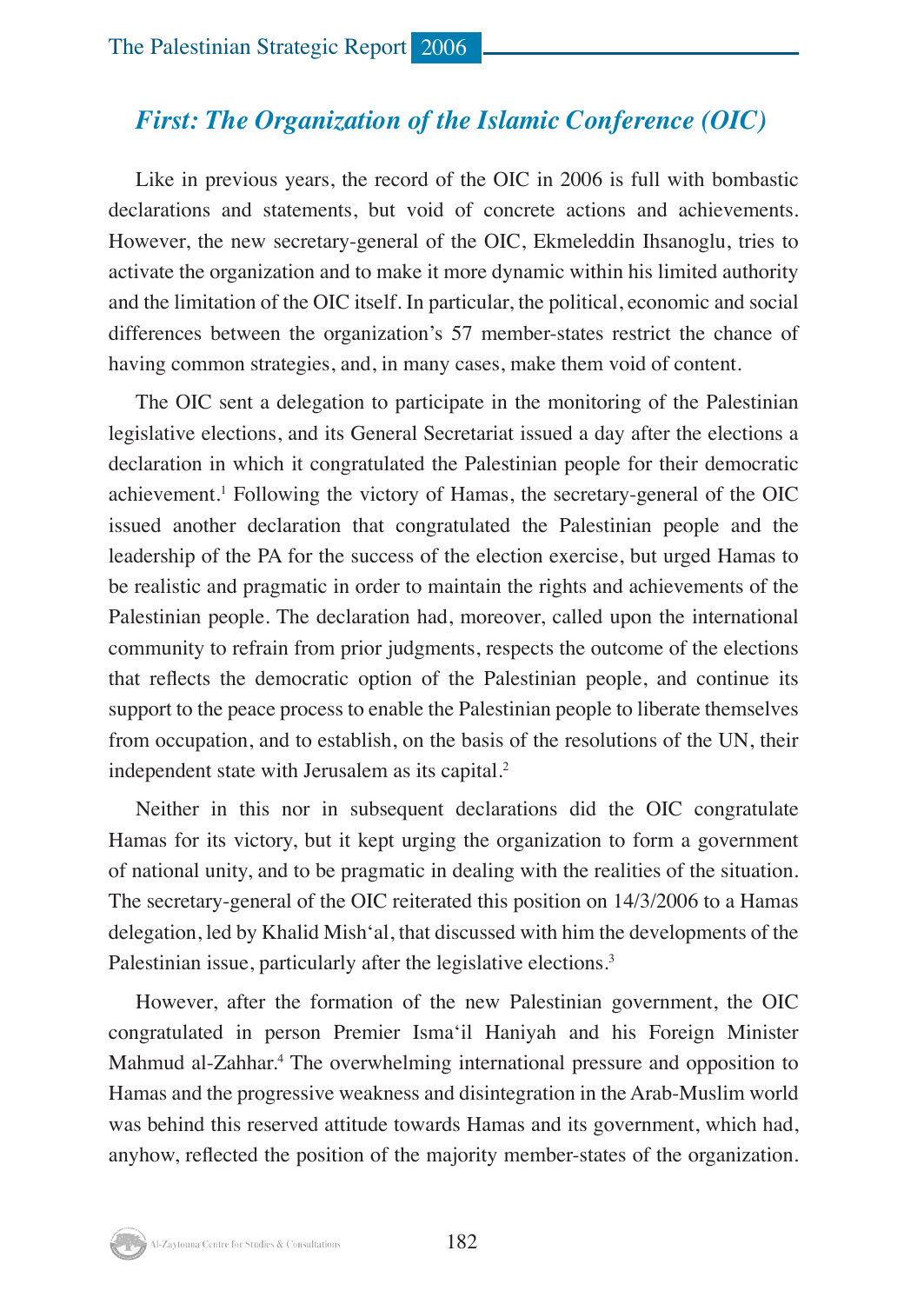The OIC stated that it "looks forward to cooperate with the Palestinian government in a manner that consolidate the role of the organization to serve the Palestinian just cause."5 This basic difference in outlook was further demonstrated when the secretary-general received in the organization's headquarters in Jeddah on 19/4/2006 the Palestinian Foreign Minister Mahmud al-Zahhar who was in his first Arab tour. While Ihsanoglu dismissed the explosion of a restaurant in Tel Aviv on 17/4/2006 as a "terrorist act," al-Zahhar described the operation "a legitimate right of the Palestinians," and a source of "pride to any person struggling to liberate his land."6

After the meeting, Ihsanoglu renewed the OIC demand of respect to the democratic option of the Palestinian people, who should not be punished for exercising this right. He urged the international community to open a channel of dialogue with the new Palestinian government, and undertook that his organization will strive to end its isolation.<sup>7</sup>

The OIC had repeatedly expressed, in its declarations and activities, support to the Palestinian people and condemnation of Israeli violations. It also asked the international community for the end of the Palestinian sufferings, and threw more than once the idea of sending an international force to the occupied Palestinian territories.

The Palestinian issue was on the agenda of all the OIC meetings, even the organizational ones, and those of its various institutions, and the secretary-general had highlighted it in most of his official and social functions. Though mere declarations and condemnations do not change the realities on the ground, they had in this case at least reflected the keenness of the organization to permanently interact with the issue. It is worth noting that the secretary-general kept issuing declarations of this kind on different occasions, such as during the memorials of *al-Israa' wa al-Mi'raj* (the night of Prophet Muhammad's ascension to the seven heavens), the Jewish arson of *al-Aqsa* Mosque, and the Land Day, and on the occasions of the closure of the embassies of El Salvador and Venezuela in Jerusalem. Such declarations were also issued on the release of some kidnapped journalists, and on the blockade imposed on the Palestinian people and the general misery that it generated...<sup>8</sup>

During the summer of 2006, Israel launched a major military operation in GS in retaliation for the kidnapping of the Israeli soldier Gilad Shalit, and under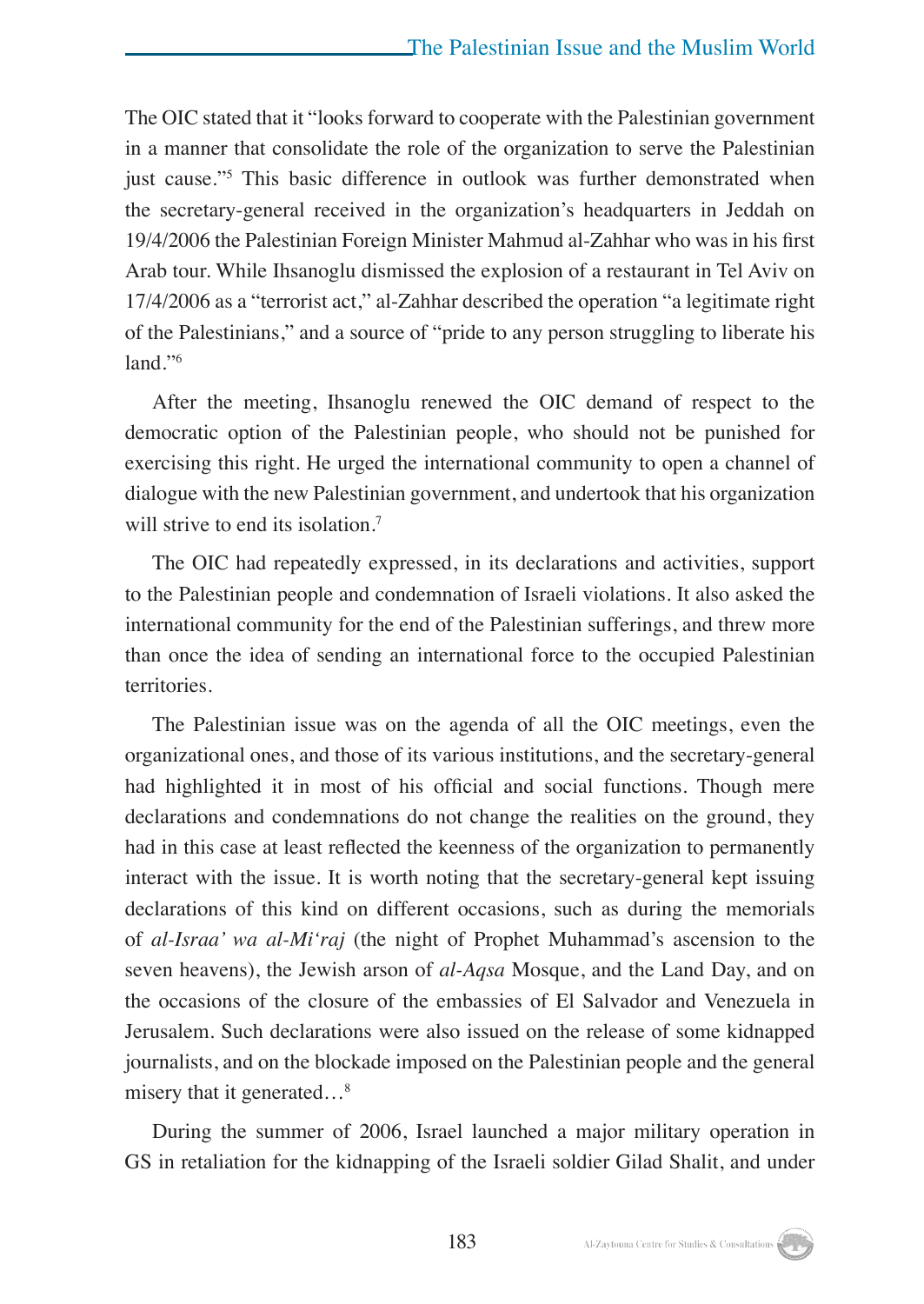the pretext of Hizbullah's arrest of two Israeli soldiers, it waged a full-scale war against Lebanon. In collaboration with the Islamic Development Bank (IDB) and the Islamic Chamber of Commerce and Industry (ICCI), the OIC organized on 25/7/2006 a humanitarian campaign to support the Palestinian and Lebanese people.9 It also held on 1/8/2006 an emergency meeting of all the humanitarian and philanthropic relief institutions working in Istanbul to develop a mechanism for collecting and distributing donations to the two people. For this very same purpose, the OIC also held on 3/8/2006 a Special Meeting of the Extended Executive Committee in Malaysia, and contacted international and European officials.

These contacts between the secretary-general and international officials formed a prominent aspect of the OIC activities during the year 2006. Through them, Ihsanoglu tried to discuss the Palestinian issue, and to emphasize the organization's support for the fundamental rights of the Palestinians, and its demand not to discontinue aid to them. Amongst those important meetings was the one that took place between Secretary Ihsanoglu and Javier Solana, EU high representative for the Common Foreign and Security Policy (CFSP), on the occasion of the latter's visit to the OIC headquarters on 13/2/2006. Others were with Jack Straw, the British foreign secretary, and Terje Roed-Larsen, the representative of the secretary-general of the UN, on 8/3/2006 and 19/3/2006 respectively. Moreover, on the invitation of the Russian government, Secretary Ihsanoglu visited Moscow on  $7-8/6/2006$ . While participating in the UN General Assembly  $61<sup>st</sup>$  Session in New York, Secretary Ihsanoglu had meetings with Solana, Nicholas Burns, the American under secretary of state for political affairs, on 22/9/2006, and, three days later, with Kofi Annan, the secretary-general of the UN.<sup>10</sup>

The OIC contributed in the endorsement by the Human Rights Council (HRC) of a resolution presented by the Arab and Islamic blocks on the violations by Israel of human rights in the occupied lands.11 The OIC-UN Coordination Meeting held in Rabat on 11-13/7/2006, succeeded in formulating a Memorandum of Understanding (MOU) between the two organizations on human rights, $12$  and the UN had patronized on 4/12/2006 a resolution that consolidated the international role of the OIC.

On the economic and cultural fields, the OIC had initial contacts with the IDB and the PA to take preliminary measures to implement the special resolution to establish *al-Aqsa* University in Jerusalem, which was part of the 10 year program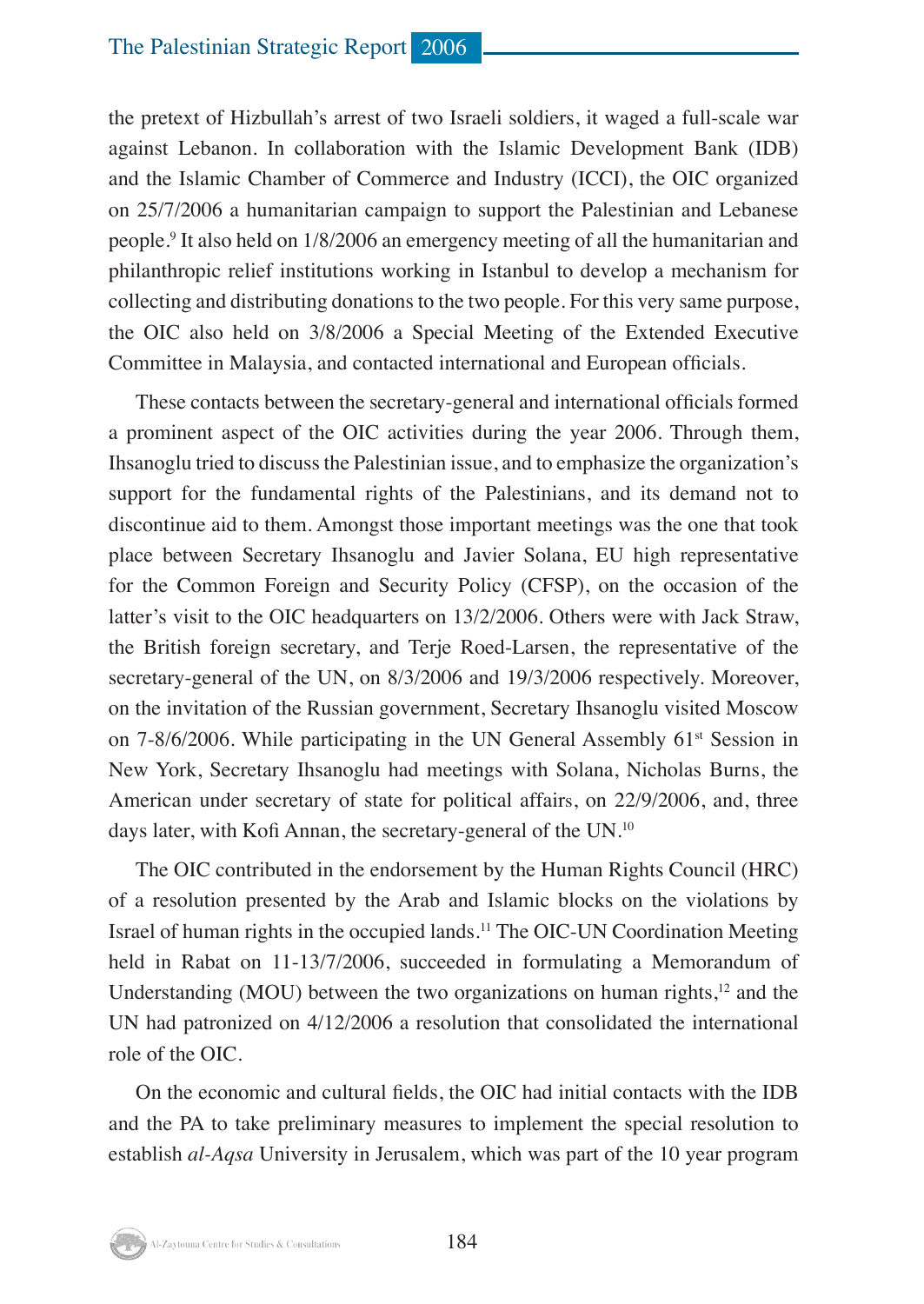approved by the Third Extraordinary Session of the Islamic Summit Conference, held in Mecca in December 2005. The Coordination Meeting of the OIC Subsidiary Organs and Institutions on 5/3/2006, held in Jeddah, discussed the establishment of *al-Aqsa* University and how the Research Centre for Islamic History, Art and Culture (IRCICA) will execute projects to preserve the Islamic identity of Jerusalem through (*al-Quds* 2015) program.13

On 1/6/2006, the president of the IDB, Ahmad Muhammad 'Ali, declared the allocation of \$100 million to establish some vital projects in the Palestinian lands during the coming 12 months. Of this sum, \$70 million were given by the Arab economic funds and the rest, \$30 million, by *al-Aqsa* Fund. The president added that this fund is exclusively for funding the projects, and not for the payment of salaries.<sup>14</sup>

By the end of 2006, the OIC tried to bridge the widening gap between the Palestinian factions. Since October 2006, it conducted numerous contacts with the Palestinian leaders, and repeatedly called the Palestinian factions and political forces to be patient, avoid bloody intra-conflicts and resume the negotiations on the formation of a government of national unity. Under the patronage of Secretary Ihsanoglu, and during a visit that he paid to the Palestinian land in which he met both President Mahmud 'Abbas and Premier Isma'il Haniyah, a three-point agreement was concluded to calm the situation on  $19/12/2006$ ,<sup>15</sup> but it soon broke down. Nonetheless, this showed Ihsanoglu's concern about the deteriorating security conditions in Palestine, and his activities and mediation were, in fact, welcomed and commended by Haniyah<sup>16</sup> and the Palestinian factions.<sup>17</sup> Subsequently, in his drive for a truce, Ihsanoglu met Khalid Mish'al in Damascus and discussed with him the internal Palestinian affairs.<sup>18</sup>

The OIC announcement of the forthcoming meeting of the Islamic Office for the Boycott of Israel, which is part of the organization's infrastructure, led to an outcry in the Israeli press. But Ihsanoglu responded by saying that the OIC position on the issue of boycotting Israel is based on the decisions of its 57 members-states.19 Though some Muslim countries have political and economic relations with Israel, the overwhelming majority of the Muslim masses consider Israel to be a staunch enemy of the Muslim nation (*Ummah*), and adamantly oppose normalization with it. Indeed this is the major predicament for any development of diplomatic or commercial relations with Israel.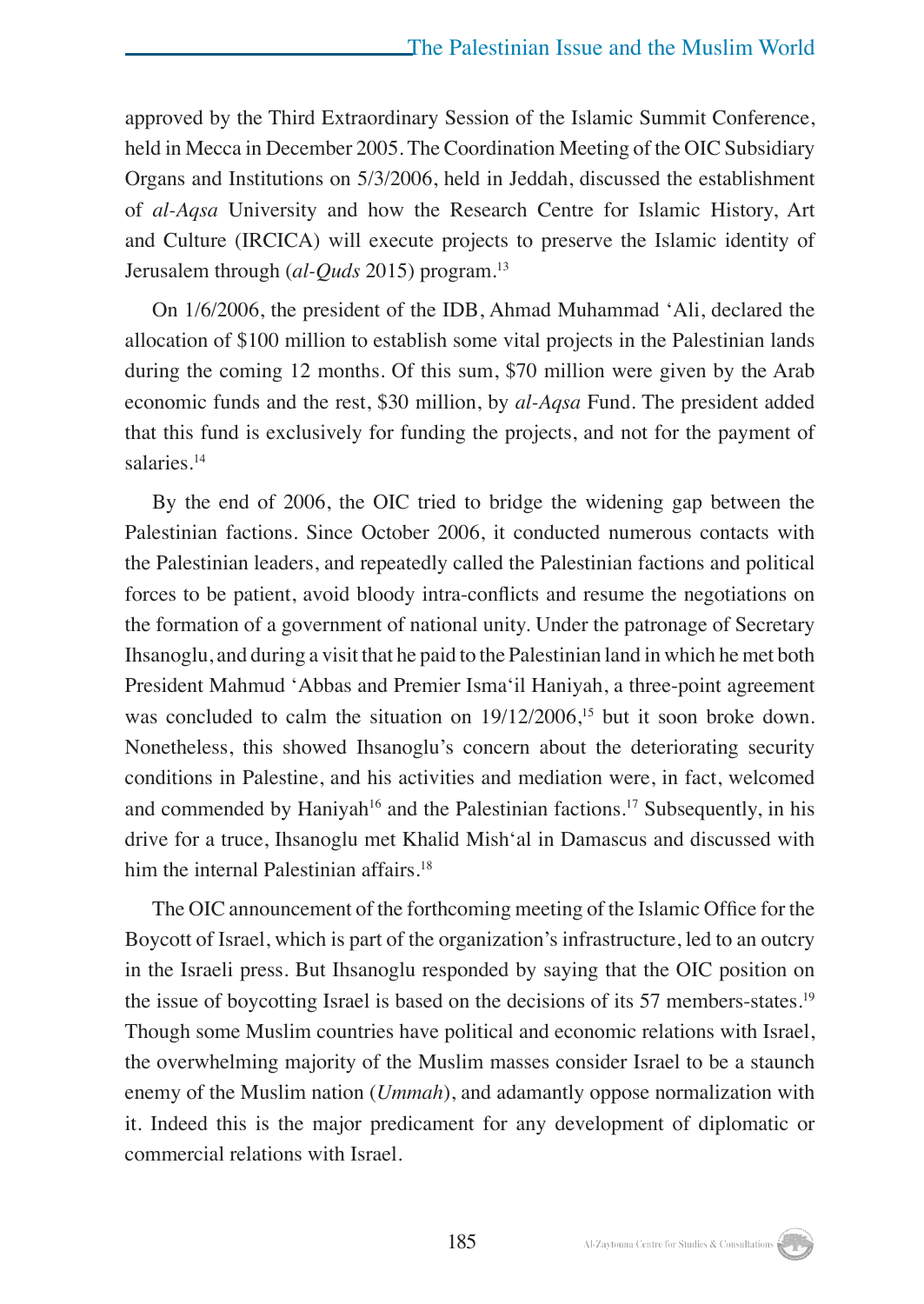However, Turkey is the major Israeli trade partner in the Muslim world. Its imports from Israel totaled \$859.3 million in 2006 compared to \$903.2 million in 2005, while its exports to Israel in 2006 amounted to \$1.27 billion compared to \$1.22 billion in 2005. Israel also have a fairly strong trade relations with Nigeria, Malaysia, Indonesia, Kazakhstan and Azerbaijan as well as with some Arab countries. The following table records the volume of Israeli trade with a number of non-Arab Muslim countries as provided by Israeli sources:

| <b>Countries</b>    | Israeli exports to: |       |                |       | <b>Israeli imports from:</b> |          |          |              |
|---------------------|---------------------|-------|----------------|-------|------------------------------|----------|----------|--------------|
|                     | 2006                | 2005  | 2004           | 2003  | 2006                         | 2005     | 2004     | 2003         |
| <b>Turkey</b>       | 859.3               | 903.2 | 813.5          | 470.3 | 1,272.7                      | 1,221.1  | 1,166.9  | 951.5        |
| <b>Nigeria</b>      | 77.2                | 47.4  | 43             | 28.4  | 0.3                          | 0.7      | 0.8      | 5.1          |
| <b>Malaysia</b>     | 67.8                | 130.7 | 203.7          | 276.8 | 53.8                         | 41       | 32.6     | 26           |
| <b>Kazakhstan</b>   | 64.1                | 47.9  | 38.5           | 28.5  | 2.3                          | 3.6      | 0.5      | 1.1          |
| <b>Azerbaijan</b>   | 27.3                | 5.4   | 5.3            | 2.9   | 0.7                          | 0.4      | 0.1      | 0.5          |
| <b>Cameroon</b>     | 13.5                | 5.7   | $\overline{4}$ | 2.8   | $\theta$                     | $\theta$ | $\Omega$ | $\theta$     |
| <b>Indonesia</b>    | 12.8                | 14.1  | 11.3           | 10    | 87.1                         | 43.6     | 27.4     | 32.6         |
| <b>Uzbekistan</b>   | 12                  | 6.2   | 9.9            | 6.3   | 1.3                          | 1.3      | 1.2      | 1.8          |
| Cote d'Ivoire       | 8.8                 | 9     | 10.5           | 8.4   | 2.2                          | 5.5      | 4.1      | 2.9          |
| <b>Senegal</b>      | 5.7                 | 4.5   | 4.5            | 2.2   | $\overline{0}$               | 0.1      | $\Omega$ | $\theta$     |
| Gabon               | 1.4                 | 0.8   | $\Omega$       | 0.1   | 1.5                          | 1.4      | 1.8      | 2.7          |
| <b>Turkmenistan</b> | 0.1                 | 2.6   | 9              | 6.8   | 1                            | 1.7      | 1.6      | $\mathbf{1}$ |

#### **Table 1/5: The Israeli Trade with a Number of Non-Arab Muslim Countries 2003-2006 (\$ million)20**

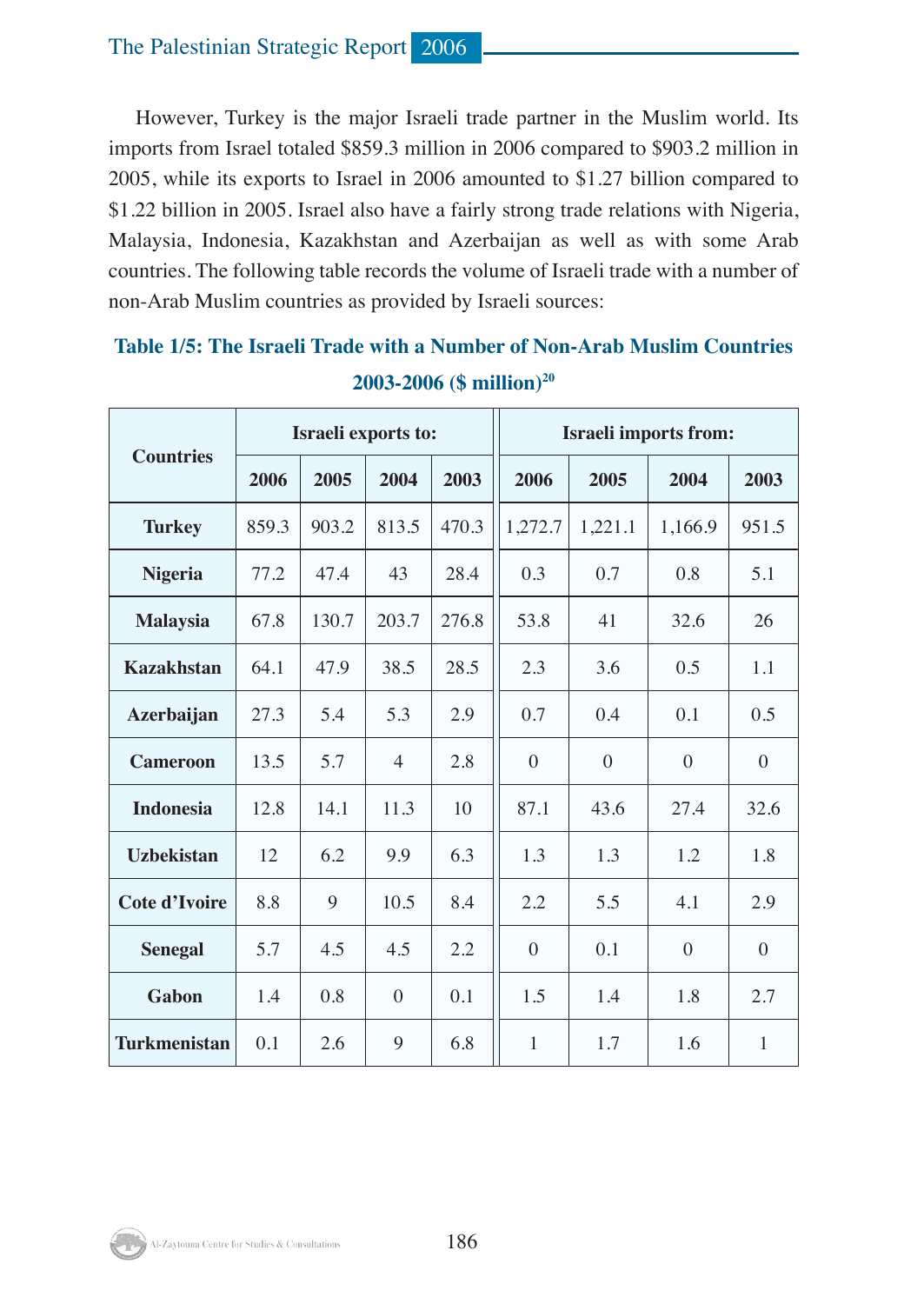**Israeli Exports to a Number of Non-Arab Muslim Countries 2005-2006 (\$ million)**



**Israeli Imports from a Number of Non-Arab Muslim Countries 2005-2006 (\$ million)**

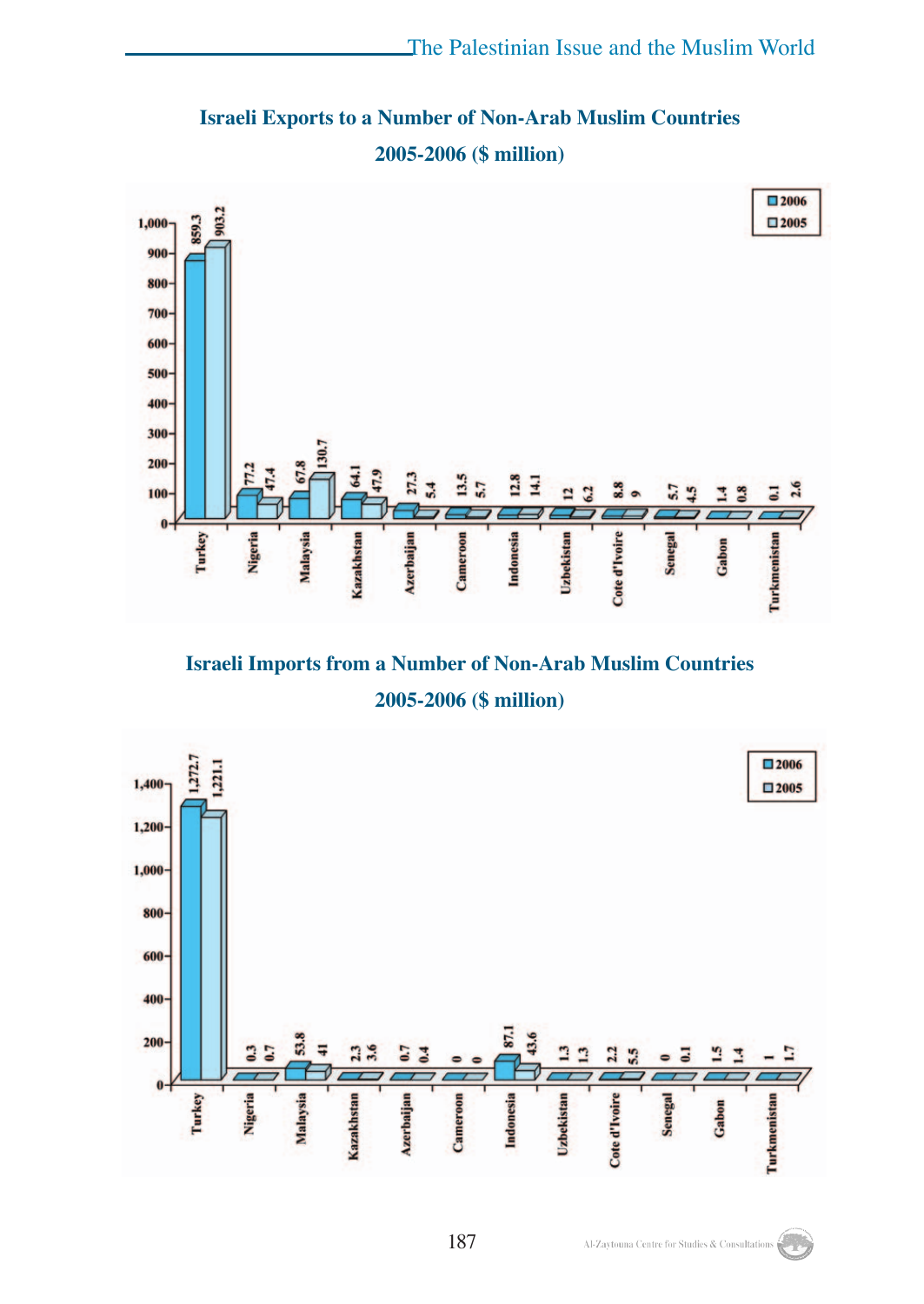#### *Second: Turkey*

The Turkish-Palestinian relations in the year 2006 had entered a rather different phase. The year had experienced some significant events that had their impact on these relations, particularly on the Turkish side where policies were reformulated and restructured, sometimes drastically.

The resounding victory of Hamas in the legislative elections, and its singlehanded formation of the Palestinian government in 2006, after years of Fatah domination, had taken all other forces by surprise. This was particularly so in Israel and in the west, who decided to confront this important, and presumably dangerous, development through a tight blockade of the new government until its crawls and accepts to recognize Israel.

Being an offshoot of the Muslim Brothers that swept across the Arab-Muslim world, Hamas was in a way intellectually related to the Turkish Islamic Movement under the leadership of Necmettin Erbakan.

However, in August 2001, the "*Tajdidiyun*," loosely rendered "the Revivalists," led by Recep Tayyip Erdogan and 'Abdullah Gul, disassociated themselves from the Erbakan Islamic trend, and formed their own party, the Justice and Development Party (*Adalet ve Kalkinma Partisi*-AKP). Notwithstanding the denials of its founders, this party is somehow conservative and Islamicly-oriented.

On its assumption of power in autumn 2002, the AKP initiated a new policy that opened up towards the Arab-Islamic world, particularly Syria, Iran and Saudi Arabia, but tangibly contracted Turkey's relations with Israel. This was the first test of the Islamic orientation of this budding party whose leaders has, however, continued to persistently deny because of some internal sensitivities. However, what encouraged the party to pursue this line was the progress in Turkey's plea to join the European Union that had been facilitated by the country's common stand with some major European powers, like France and Germany, against the American occupation of Iraq. Indeed, western powers do have their differences over Iraq and some other foreign policy issues, but they are united on the Palestinian issue. Though giving the Palestinians practically nothing during the era of the so-called "moderates," the west had now solidly rose against Hamas that have, ironically, come to power through democratic elections.

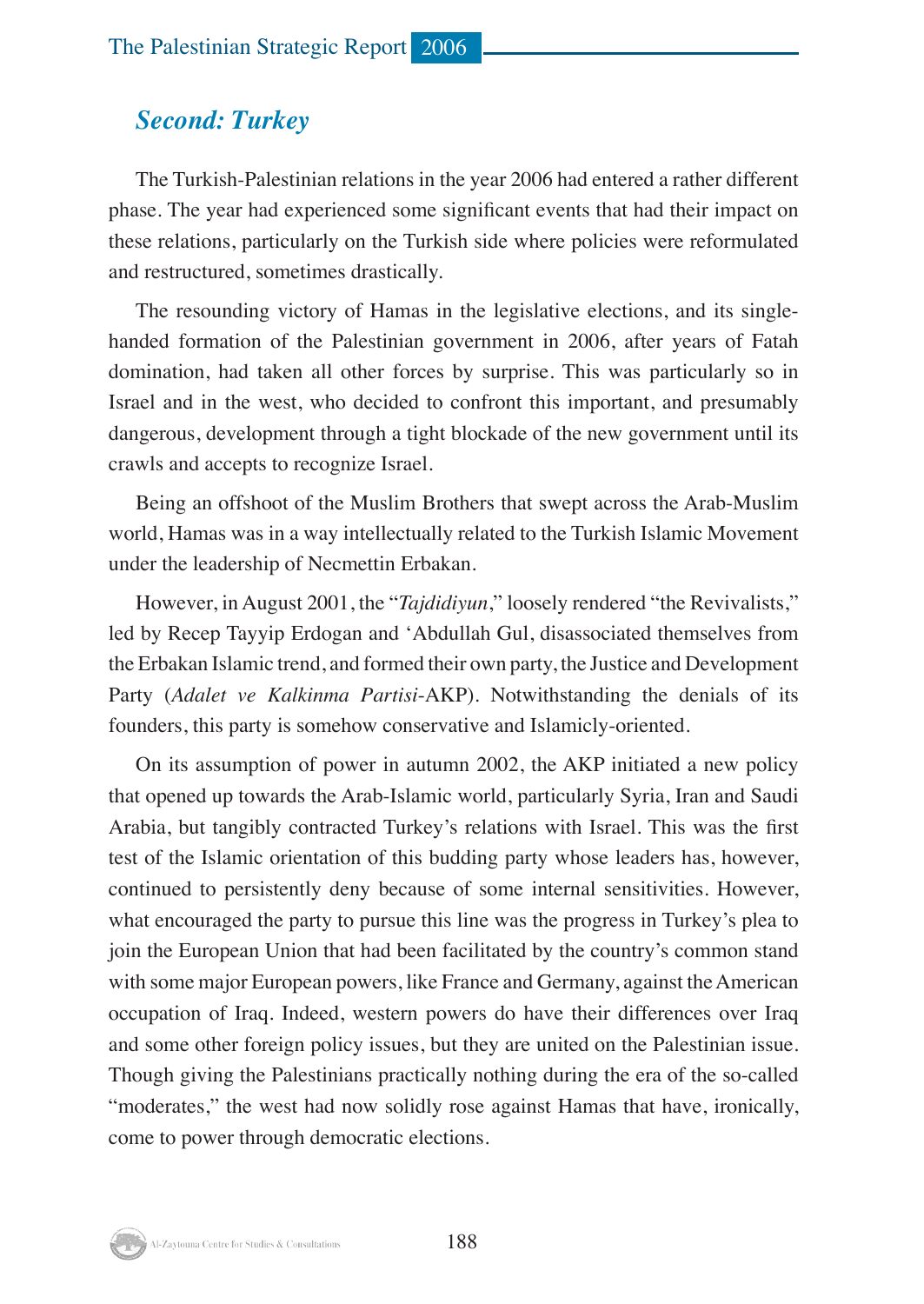The AKP felt the time to be opportune for undertaken a leading role that will, if successful, multiply Turkey's influence in the region, and consolidate the Islamic base in the country. Hence, on 16/2/2006, the world was stunned by the presence of Khalid Mish'al, the head of the Political Bureau of Hamas, in Ankara, and his two meetings with the minister of foreign affairs, 'Abdullah Gul, and his top aides. A lot has been written about this controversial visit, and we need not to address it in details in this limited space. Suffice to say that this visit was a turning point in Turkey's foreign policy.

Below are some observations on this visit:

- 1. We do not know who had specifically extended the invitation to Mish'al. Is it the government through its Ministry of Foreign Affairs or the AKP, or had it been extended on the personal request of the quest or through the good offices of the premier's advisor, Dr. Ahmet Davutoglu? This indicates that the AKP was rather confused on the exact procedure to be adopted.
- 2. The visit's program, that had been announced just a few hours before Mish'al's arrival, had not been strictly observed by the Turkish government. The scheduled meeting with Prime Minister Erdogan did not at all take place, while the meeting with Minister Gul was not held at the headquarters of the Ministry of Foreign Affairs, but at the headquarters of the AKP in Ankara. Moreover, none of the party's officials participated in Mish'al press conference, and all the slogans that indicated that it was held in the party's headquarter were removed.

Obviously, the invitation had exposed the AKP to widespread criticism within the country and abroad, in Israel and the west, particularly the USA. However, the major impact of the visit may be summarized in the following points:

- 1. The unfortunate manner in which Mish'al was received in Ankara damaged the image of Erdogan's government, which was exhibited as weak and hesitant, even not in control of the internal affairs of the country to the extent that it could not bear the repercussions of such a visit. While on the other hand, Moscow and Tehran had officially received Mish'al and at highest levels.
- 2. The manner of reception portrayed Hamas as an illegitimate organ, which is a grave insult to both Hamas and the democratic process.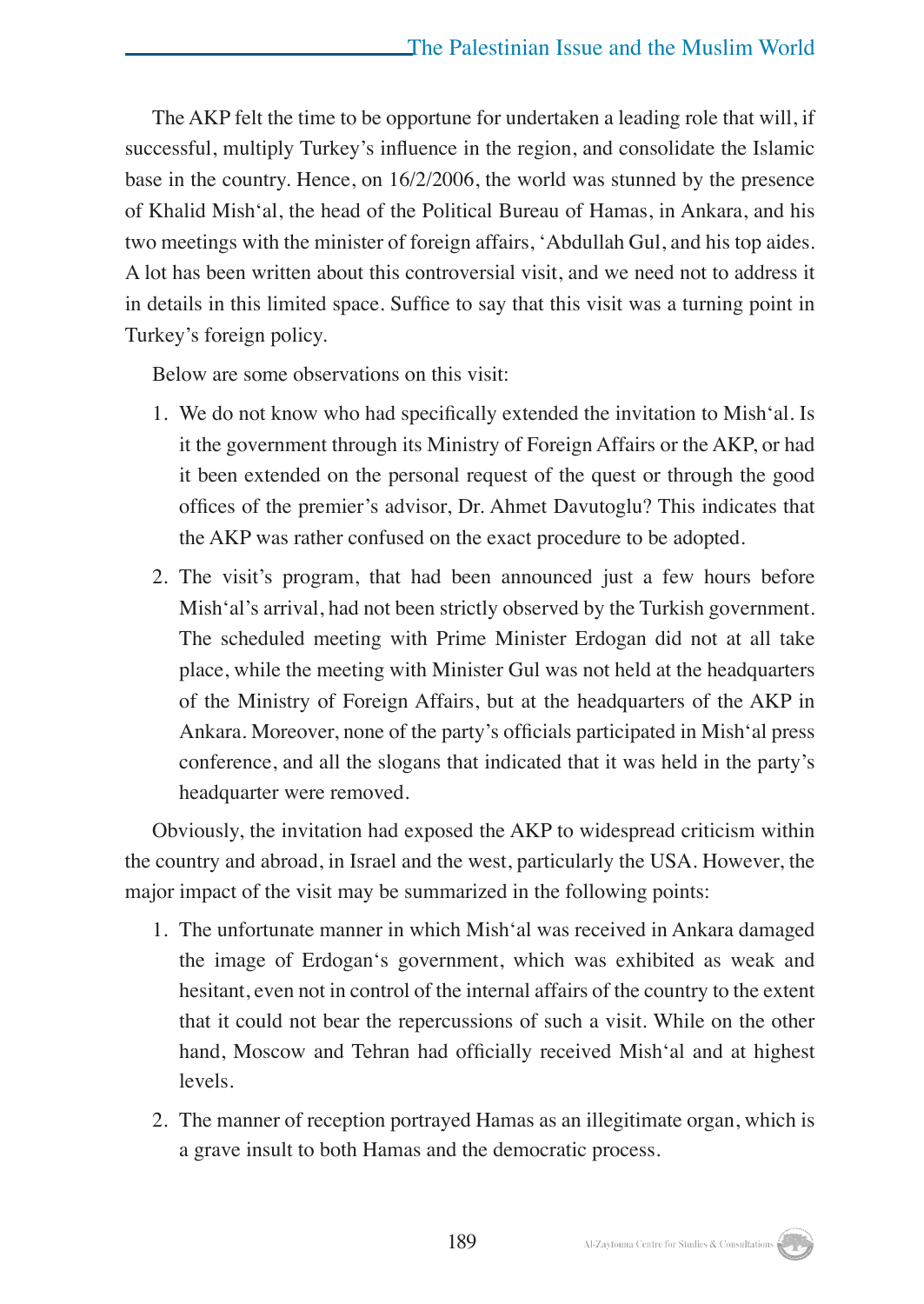3. Conversely, the fact that the visit took place at the peak of the Israeli-western drive to tighten the isolation of Hamas is in itself an important step towards bypassing this isolation. The Turkish message that there is no way but to recognize Hamas and accept the outcome of the democratic elections was somehow propagated.

All in all, the government of the AKP was in this respect in conformity with the fundamentals of the Turkish policy. For the crux of the message that 'Abdullah Gul addressed to Mish'al was that Hamas should first and foremost recognize Israel and discard violence, which is the very essence of the Israeli position. Apart from offering a free of charge service to Israel, the Turkish demands were against the fundamentals upon which Hamas was elected to power. Even if Hamas agreed, what will the Palestinian issue get in return? Moreover, why had not Israel offered something to the PA that recognized Israel many years before Hamas won the elections?

Turkey tried to have an effective role in the Middle East through Hamas, thus was its double role and double talk with Hamas and Israel. No doubt, in the circumstances prevailing at the time, this has given an edge to the Turkish government. But Turkey's maneuver was obstructed by the refusal of both Hamas and Israel to budge. While Hamas declined to accept the Turkish demand without concrete gains to the Palestinian issue, Israel and its patron, the USA, did not give a positive signal in case Hamas retreats from some aspects of its political discourse.

The Turkish role stopped at this juncture as Washington has not yet been prepared to pay the price of the settlement. The American position was apparently motivated by some regional considerations related to the insistence of the Bush administration not to show any sign of weakness at that time when it was striving to exercise pressure on Iran, Syria and Hizbullah.

Turkey had been exposed to massive pressure, first not to allow the visit to take place, then to give Mish'al the "appropriate" message if and when he comes, and, finally, on the expiry of the visit without satisfying the Israeli-American agenda, a campaign was launched against the orientation of the AKP.

In fact, Turkey had changed course after the visit, and both its government and institutions had become more cautious towards Hamas government. Nonetheless, contacts between Hamas and the Turkish government continued. Premier Erdogan called his Palestinian counterpart, Isma'il Haniyah, several times, and the Turkish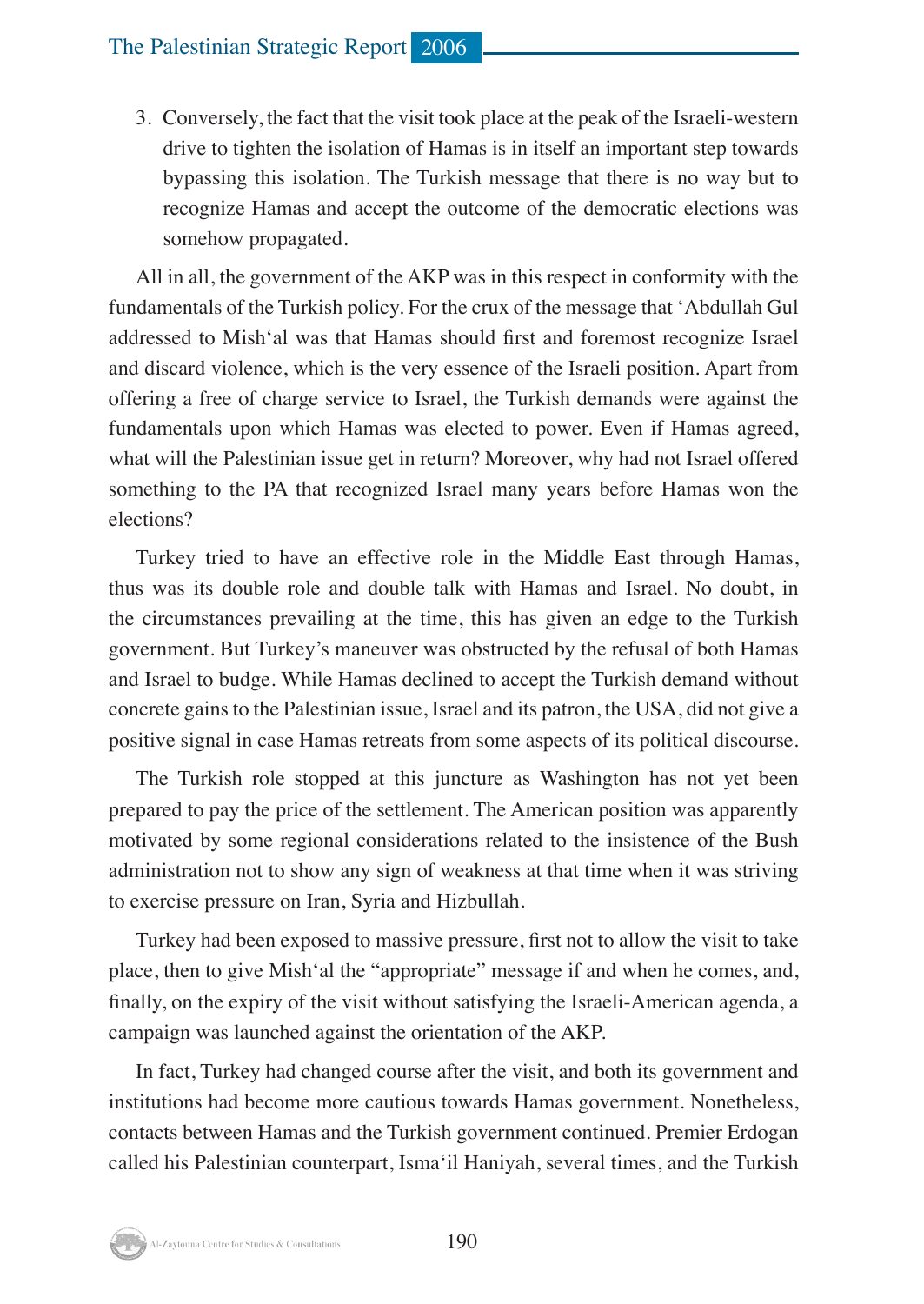government capitalized on its relations with Hamas to penetrate and have a say in the region. Hence, on the kidnapping of the Israeli soldier Gilad Shalit, on 25/6/2006, Erdogan rushed to offer mediation between Hamas and Israel on this crisis. However, he demanded from Ehud Olmert, the Israeli premier, to show flexibility when negotiating with Hamas government.<sup>21</sup>

By this proposed intermediary, Turkey wanted to improve its image among the Israeli public that had been distorted by Mish'al's visit. After failing to draw Haniyah to its position, the government of the AKP tried the Syrian avenue. Erdogan's senior advisor, Dr. Ahmet Davutoglu, visited Damascus and met the Syrian President Bashar al-Assad and Khalid Mish'al. The Turkish government had at first denied that a meeting with Mish'al had ever taken place, but later, several days after the incident, it admitted the contact between the two men.

The new meeting with Mish'al was an indicator of Erdogan's desperate interest in a diplomatic breakthrough, even at the expose of contacts with the man whose earlier visit to the capital had led to a, barrage of criticism of Erdogan's government. But to no avail.

It is interesting to note that the government of the AKP had been criticized for its rush to invite an individual who bears no official capacity in the PA. This may have been because by the time of the invitation the Arab and international responses to Hamas had not been clearly specified, and that Hamas government had not yet been formed.

However, the case of Isma'il Haniyah is different. In spite of his official capacity earned through democratic elections, the Turkish government never extended to him an official invitation to visit Ankara since his assumption of the premiership on 21/2/2006, and throughout the year 2006. Perhaps the government of the AKP did not have the stamina for another confrontation with Washington and Israel, particularly after the serious repercussions of Mish'al's visit had become visible, and the application of the blockade on Hamas' government gained momentum.

But this development hampered the struggle of Hamas to end the American-Israeli siege of its government. For the inability or unwillingness of the government of the AKP to invite Haniyah to Ankara encouraged the Turkish President Ahmet Necdet Sezer, to engage in a serious and negative precedent against the Palestinian people, namely when he met the Palestinian President Mahmud 'Abbas in the Palestinian occupied territories on 7-8/6/2006, but without seeing Premier Haniyah.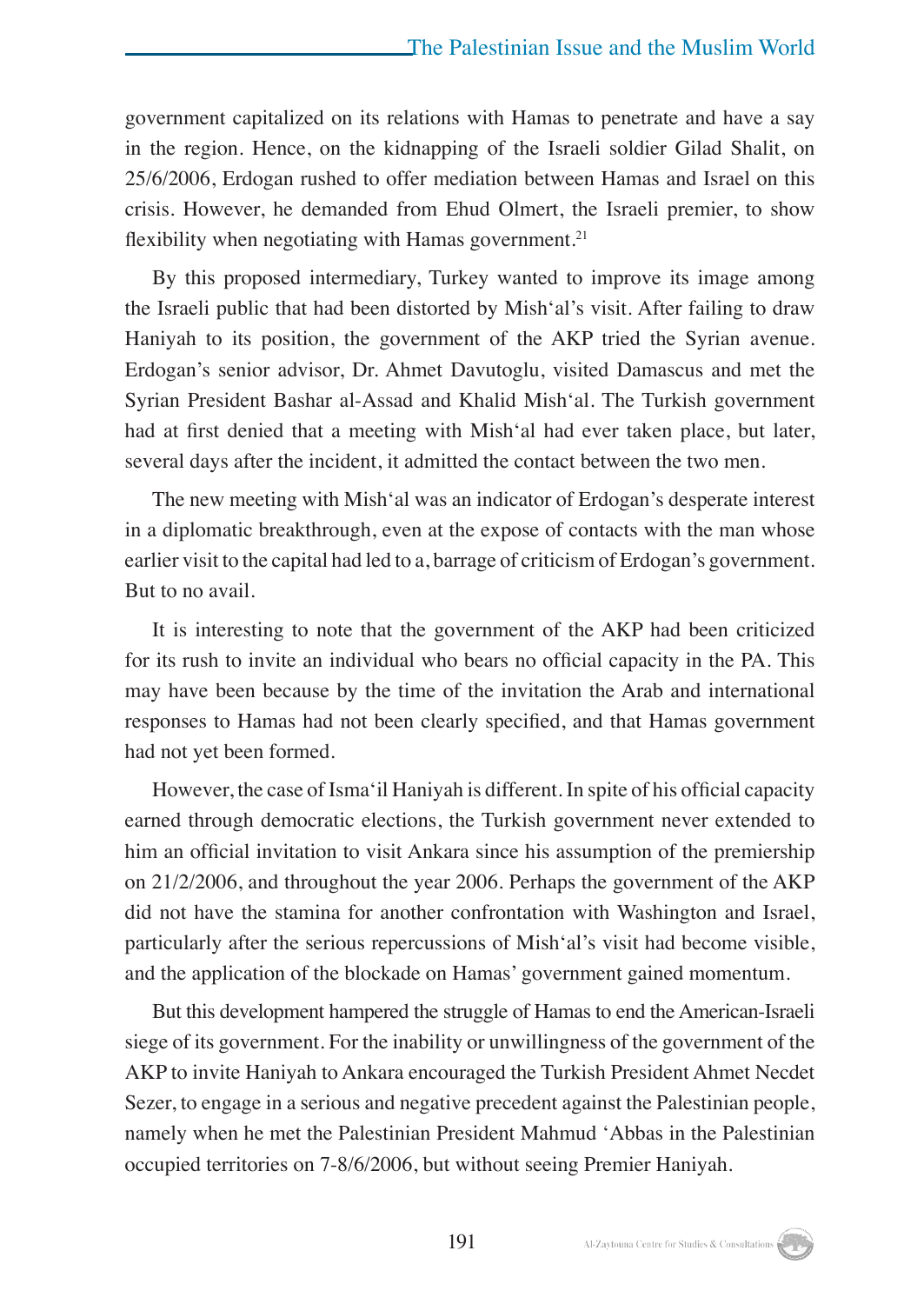Though Sezer may be "very sensitive" towards all Islamic trends, particularly in Turkey and the AKP specifically, this is not a convincing justification for not meeting the premier of a democratically elected government. Moreover, Sezer's charge that Hamas is a "terrorist" movement that targets civilians should have logically been extended to include Israel which occupies Arab lands and commits the worst acts of terrorism.

The refusal of Sezer to see Premier Haniyah is indeed an insult to the option of the Palestinian people, the Palestinian democracy and to Turkey itself if it was at all striving to gain the confidence of the Palestinian people in particular and the Arab masses in general. The failure of the government of the AKP to invite Haniyah and the decline of Sezer to see him are indeed interrelated and interconnected.

Thus Turkey, with all its shades of opinion and under such circumstances, is neither neutral nor qualified to play a balanced and an effective role in the Palestinian issue. In fact, the Israeli-American factor determines all its movements, at least on this issue.

No body doubts the sincerity of the leadership of the AKP to support the struggle of the Palestinian people, an objective that they had initially, and on their assumption of power, actively pursued directly and indirectly. But they failed to sustain this even-handed policy because of the massive pressure that placed them in a dilemma, namely, either to ignore this pressure and go ahead with their intention to support the Palestinians irrespective of the dire consequences, or to keep a low profile awaiting a more favorable environment. Thus, we can suggest the following on this topic:

- 1. It is generally believed that a change in the Turkish internal and external policies requires a long time. The first five years' term of the AKP is not adequate to effect such a change, and another term of at least five years is needed, since the forthcoming elections, scheduled in the autumn of the year 2007. Pending this development, it is unlikely that the reserved Turkish attitude towards Hamas would change, if, of course, it continued in power.
- 2. It has become glaringly clear for the AKP that the "fundamentals" of the "Kemalist" state, which has been rooted for many decades, could not be easily changed. Thus has been the party's retreat from the open policy that it adopted on assumption of power.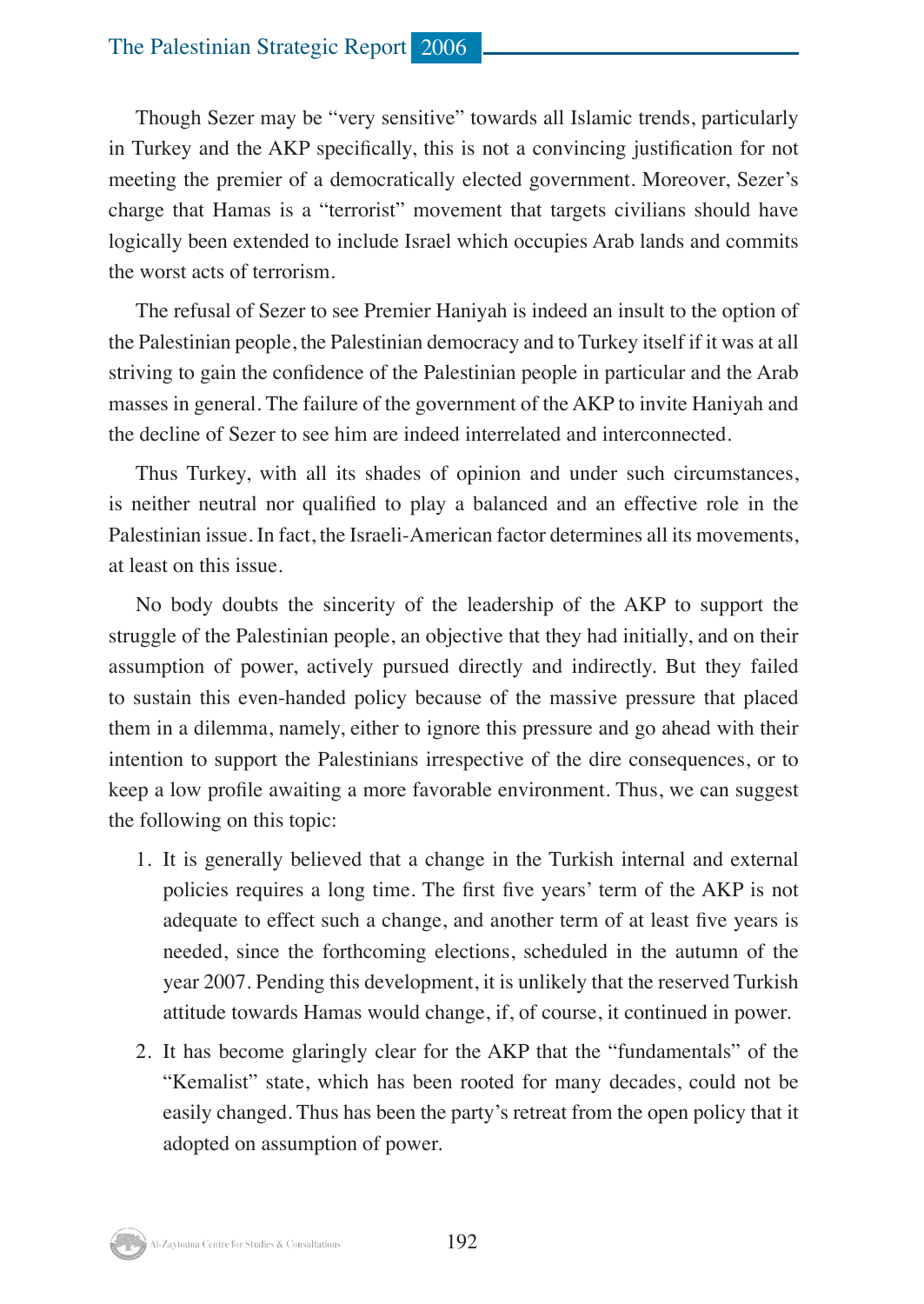- 3. Amongst these fundamentals is the Israeli-Turkish military relationship, represented in treaties that provided for, *inter alia*, joint training and maneuvers, and cooperation in the field of military industry. Ankara have no option but to give due consideration to this reality.
- 4. Since the USA is Turkey's main supporter on issues related to Greece, Cyprus and Armenia, the Turkish government was bound to improve its relations with the Jewish lobby to face the Armenian and Greek lobbies in the American Congress. The key to this is to continue Turkey's good relations with the Hebrew state.
- 5. Hamas is generally viewed as a staunch representative of the so-called fundamental Islam, which is adamantly opposed by the extreme "Kemali" trend in Turkey that is represented by the Army, the Presidency and other state institutions, the Council of Higher Education and the Judiciary. These forces do their utmost best to obstruct any rapprochement between Turkey on one side and any Arab or Islamic partner on the other side. To confront the new policy of the AKP, they exerted all kinds of pressure on Erdogan, including threat of a military coup.

Nonetheless, by and large, the AKP succeeded in changing the official Turkish orientation (the masses are in total support) towards the Palestinian issue. After being exclusively one-sided, the AKP managed to steer Turkish foreign policy towards the Arab-Muslim world, notwithstanding Ankara's intense and longstanding secular and western fundamentals.

Several campaigns were launched in Turkey during the year 2006 to collect donations for the Palestinians, in which as much as 91 NGOs were sometimes involved.22 Demonstrations in support of the Palestinian cause were frequent, particularly after the Israeli attacks on GS following the kidnapping of the Israeli soldier by the end of June. The Turkish Felicity Party (*Saadet Partisi*), for example, organized on 9/7/2006 a huge demonstration in Istanbul that condemned the Israeli brutal attacks.23 Moreover, several Turkish MPs resigned from the Israeli-Turkish Parliamentary Friendship Group in protest of the mounting Israeli aggression on Palestine and Lebanon, $24$  and the opinion polls always reflect the hatred of the Turks to both Israel and the USA.

The significant Turkish pro-Arab and Palestinian policies that were masterminded by the AKP have, no doubt, constituted an unprecedented historical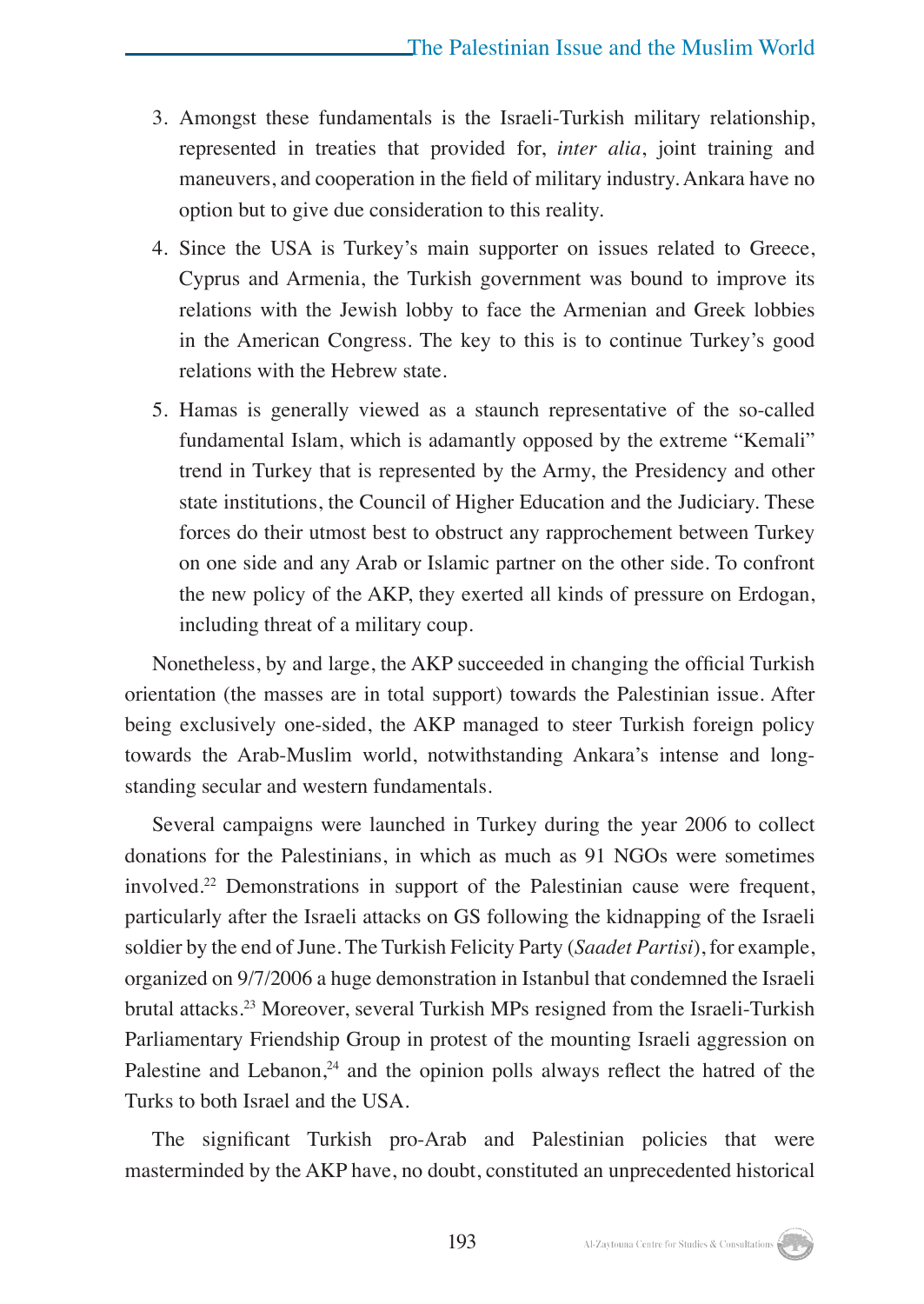achievement when compared to the previous ones. Judging by his repeated criticism of the Israeli barbaric practices against the Palestinians, which seems to have by far superseded those of some Arab leaders, Erdogan is, so to speak, much more "Arabist" than those Arab leaders.

Turkey was not satisfied by those verbal denunciations, but also took several measures to minimize the hardship imposed on the Palestinian people. According to press reports in some Turkish newspapers on 6/1/2006, Turkey planned to establish an industrial zone near Erez Passage to employ 6-10 thousand Palestinian workers. Both the PA and Israel agreed to this project in treaties concluded on 4-5/1/2006 respectively. The construction of this \$100 million project, which was funded and managed by the Union of Chambers and Commodity Exchanges of Turkey (TOBB), had actually started in the spring. But during their invasion of GS that followed the kidnapping of the Israeli soldier Gilad Shalit, the Israeli tanks completely destroyed all the infrastructure of the industrial zone that has been appropriately named "the baby of Erdogan." Nothing is known about the future of the zone and the project. $25$ 

To objectively assess the drive and efforts of the AKP to support the Palestinian people, we should understand the Turkish historical and political legacy, as well as the delicate internal balance of power that the party inherited, and which have robed a democratically elected government the freedom of movement vis a vis the existing institutions. For the government of the AKP continued to adhere to the military treaties concluded with Israeli, and it attended the joint security meetings in which the USA, the UK and others had also participated.

Meanwhile, trade between the two countries continued, and its volume was almost the same as that of the preceding year, 2005. Turkish exports to Israel increased from \$1.22 billion in 2005 to \$1.27 billion in 2006. As for the Israeli exports to Turkey, they were reduced from \$903.2 million in 2005 to \$859.3 million in 2006.26

But the most significant step was the initiation of the necessary conditions for extensive cooperation in the field of energy, as Turkey is an important corridor for the flow of natural gas and petrol from Russia, Qazvin region, Iran, and Iraq to Europe, Israel and others. On 15/12/2006, a treaty was signed by the energy ministers of both countries to extend a pipeline from the Turkish Ceyhan Port on the Mediterranean Sea to Israel. Its aim is to secure the flow of petrol and natural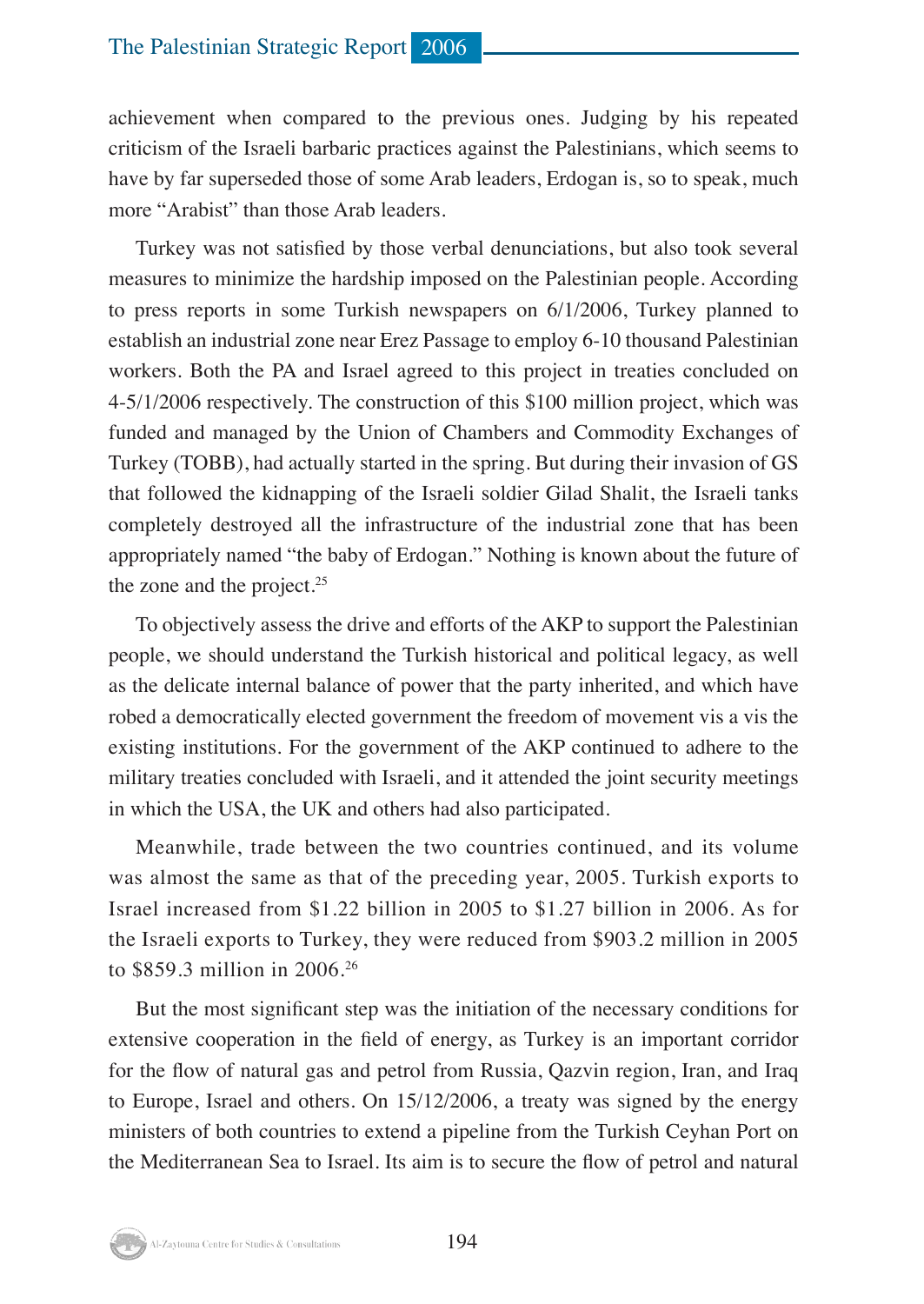gas to the port of Ashkelon, and from there across an existing pipeline to Eilat, and hence to the Indian and east Asian markets.<sup>27</sup>

However, Turkey had not only endorsed the decision of the UN to consider 27 January of each year a memorial day of the Holocaust, but also undertook in early 2006 to organize yearly festival activities on this occasion. As mentioned earlier, Turkey usually support the Jewish lobby all over the world, but particularly in the USA, to help it to confront the Greek and Armenian lobbies in the American Congress.

Turkey followed throughout the year 2006 a delicate and dangerous policy that aimed at two rather contradictory goals, namely, to maintain a minimum, but courteous, expression of its Islamic identity, and to contain to the lowest possible level the negative attitude of the American administration towards Erdogan's government during the forthcoming Turkish presidential and legislative elections, scheduled in May and November 2007 respectively. Thus, the foreign policy of the government of the AKP is not expected to change, at least in so far as its courteous attitude towards Hamas government is concerned, before the conclusion of these two elections. This is particularly so because of the ongoing extremist policy of the Bush administration towards all its adversaries in Iraq and the region at large.

#### *Third: Iran*

With the assumption of Mahmoud Ahmadinejad to the Iranian presidency in the summer of 2005, the clear cut position of Iran towards the Palestinian issue and Israel has increasingly attracted world attention. While calling for complete support to the Palestinian people and their right to return to their land, President Ahmadinejad casted doubt on the viability of the existence of the Jewish state, and considered "its eradiation from the world a foregone conclusion, its days are numbered, and the peoples of the world will be elated by the disappearance of a state that was founded on lies and aggression."28 These declarations, coupled with Ahmadinejad's call on 11/12/2006 to revisit the issue of the Holocaust, and to convene an international conference to review the global vision of the Holocaust in Tehran, to explore the exaggeration and myth that were associated with this historical issue, led to an outcry in the West. The Israeli premier, Ehud Olmert, claimed that the proposed conference "provokes disgust,"29 and the president of the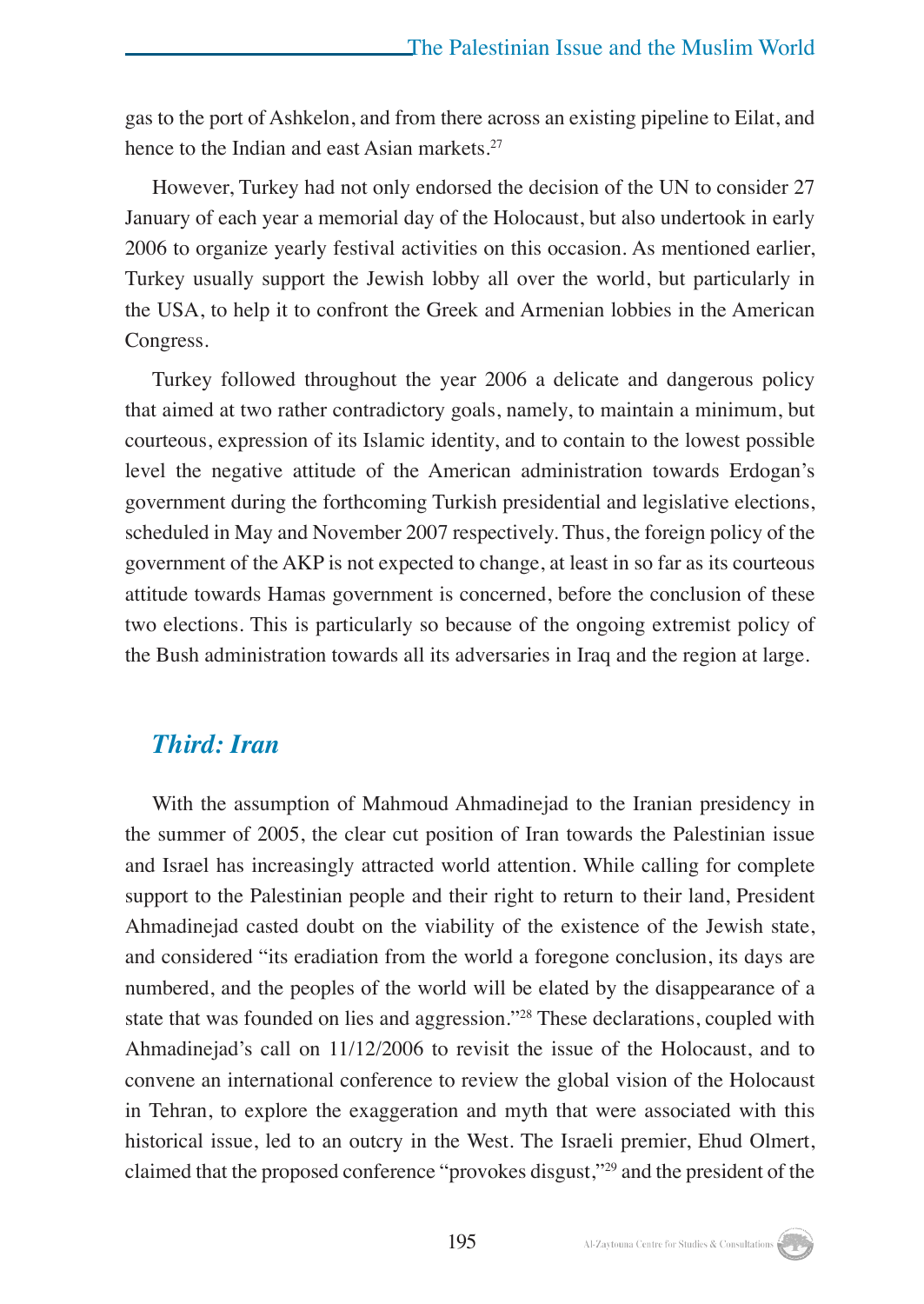Knesset, Dalia Itzik, condemned Ahmadinejad as "a retarded person who wants to pursue Hitler policies." She also called upon the presidents of world parliaments "to enact a decree that makes the denial of the Holocaust a criminal act."30

The Iranian president's declaration and his antagonism to Israel gave many quarters a pretext to associate Ahmadinejad's threats to abolish Israel with Iran's "presumed acquisition" of the atomic bomb, and to call upon the international community to prevent Iran by all means to complete its nuclear program.

Another provocation against the Iranian nuclear program was based on the possibility that Iran provides "fundamentalist" Islamic movements, likes Hamas and Hizbullah, with atomic bombs that maybe used against the western states and Israel. Some detailed studies were conducted to explore the legitimacy of using this weapon from an Islamic point of view. They claimed that the Muslims had bypassed the "traditional jurisprudence," and became more inclined to justify the so-called "suicidal operations" and the killing of civilians in cold blood as defense means. Contemporary Muslims are reflecting in their religious legacy to support this justification, and to ascertain how and when atomic bombs can be used.<sup>31</sup>

This extensive obsession with the Iranian nuclear program extended to claim that nuclear weapons might fall in the hands of non-governmental Islamic organizations that do not care a damn for the new, unexpected and increasing spread of the phenomenon of "self-immolation operations" during the last two decades.32 During a meeting with the Russian President Vladimir Putin, the Israeli premier, Ehud Olmert, warned that these weapons may fall in the "hands of the terrorists, the enemies of Israel."33

Israel and the world community do not lack excuses for this instigation against Iran and its presumed ability to pass conventional and nuclear weapons to radical Islamic movements. For Iran had consistently supported the Palestinian people and the resistance movements against Israel, and refused to recognize it. It is because of this very support that Iran is accused of supporting "terrorism." The USA insisted on the condition that the Islamic Republic must discard "terrorism," for any resumption of relations with Iran. The Iranian support to Palestine reached its nadir during a visit that Ahmadinejad paid to Damascus. After a meeting with all the leaders of the Palestinian resistance factions, Ahmadinejad declared his country's full support to "the option of resistance,"34 and promised to continue supporting Hamas until it "liberates all occupied territories."<sup>35</sup>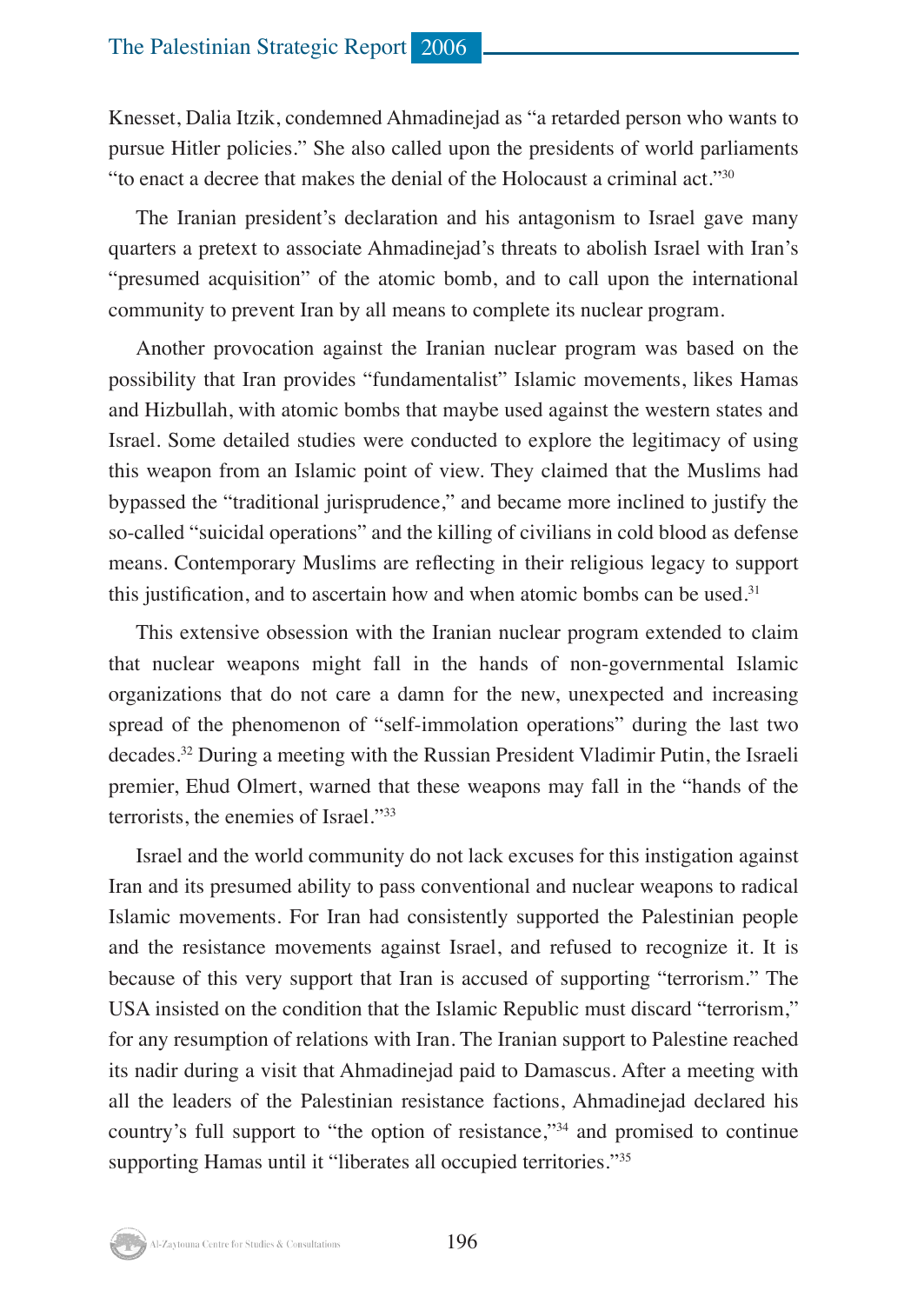Thus, it is not surprising that this Iranian consistent support to the Palestinian issue, which the president had untirely repeated, be taken as a "suitable pretext" for the hypothesis of the transfer of nuclear weapons to the Palestinian resistance movements that fight Israel. With the support of the USA, Israel should then stop this threat before it becomes a reality by all possible means, including a military strike. Unlike the previous years, Iran had become the focus of the deliberations of the International Policy Institute for Counter-Terrorism (ICT) conference in Herzliya. It was there that the Israeli consultant on the fight against terrorism, Shlomo Mofaz, maintained that "Iran, not the Palestinians, constitute a strategic danger because it has the capability to threaten the existence of Israel."36

The other development that highlighted the relations between Iran and the Palestinian issue during the year 2006 was the victory of Hamas in the legislative elections in 25/1/2006. This presumed unexpected victory had confused Arab and international policies towards this new reality, and gave Hamas the opportunity to form the government and become a full partner in the PA. All the expectations that peace was on the gate after the demise of President Yasir 'Arafat have now turned upside down. With the organization's insistence on the resistance and its refusal to recognize Israel or directly negotiate with it, the presence of Hamas complicated the political equation. The world found itself confronting a new "stubborn problem" in Palestine. Though the international community had kept encouraging free and fair elections, but the result on the ground in the Palestinian case was the success of a political force that was unwanted by the USA and Israel. Rather than exploring the possibility of a peaceful settlement, the attention of the world community was now directed, read diverted, to look for measures to blockade Hamas, and to force it to change its fundamentals and priorities.

Rather than being a source of strength for Hamas, in the Arab and Islamic arena, some tried to make this victory a formidable liability and a burden on the movement. While in the past numerous invitations were extended to Hamas, and its delegations were cordially received in Arab capitals, no Arab state, except Qatar, had officially invited Premier Isma'il Haniyah after the formation of Hamas government.37

Nonetheless, Iran never ceased or hesitated to publicly declare its support to Hamas. On 19/2/2006, a Hamas delegation, led by Khalid Mish'al, was received in Tehran, and the visit had synchronized with a parliamentary resolution to form a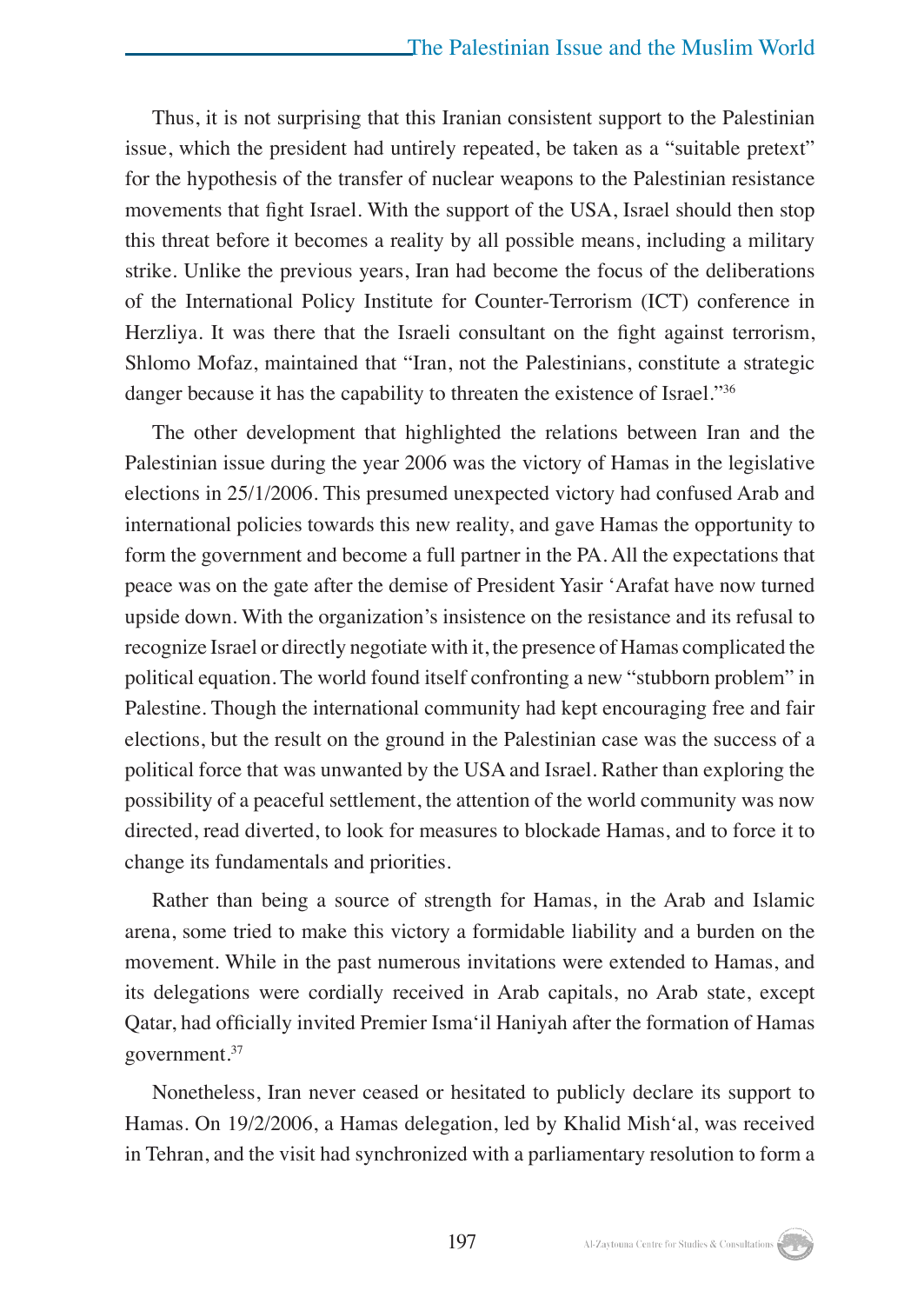committee to support the Islamic revolution in Palestine.38 The assistant president of the Republic insisted that "the duty of the Arab and Islamic masses is to defend and continuously support the Palestinian people to continue the resistance." He emphasized Iran's support to Hamas "until it achieves the aspirations and ambitions of the Palestinian people…"39 The Iranian government promised Khalid Mish'al to compensate the suspension of the American-European aid to the Palestinian government by a sum of \$250 million,<sup>40</sup> and 'Ali Khamenei, the guide (*Murshid*) and the Supreme Leader of the Islamic Revolution, declared, after a meeting with Mish'al in Tehran:

The victory of Hamas is a fulfillment of God's promise of victory to the *mujahidin*… All the doors had been closed in the face of Hamas, and what remains is one door, the door of the Jihad… The victory of Hamas is inseparably associated with the resistance and the defense of the rights of the Palestinian people.

Khamenei commended the position of Hamas and Mish'al by saying, "They are principled and correct positions…"41

On the occasion of Haniyah's visit to Tehran in 7/12/2006, Shimon Peres called for the expulsion of Iran from the UN, and a Likud Knesset member, Yuval Steinitz, demanded that the Palestinian leadership be expelled outside the country.42 However, Haniyah declared that his visit achieved tangible results, "around \$250 million and several projects, which constitutes direct economic and financial support to the Palestinian government and peoples, of which \$120 million were allocated for the year 2007." He also said that Iran undertook to pay six months' salaries of officials in three ministries, and the grants of the detainees and their families, which cost \$45 million. Haniyah added that Iran also undertook to allocate a sum of \$60 million to cover the cost of six months' stipends of 100 thousand workers at a monthly rate of \$100 per worker. As for the fishermen who were deprived from going to the sea for months, Iran offered to fund three thousand of them by a monthly aid of \$100 each and for a period of six months, which cost \$1.8 million. Iran also undertook to allocate \$15 million to build the "Palestinian Cultural Palace" and national libraries, and other \$20 million for the maintenance of two thousand houses.43

Following Iran's visit that had slightly relaxed the imposed financial and political blockade on Hamas after its victory in the legislature elections, the movement was exposed to an extensive and widespread campaign of abuse and accusations by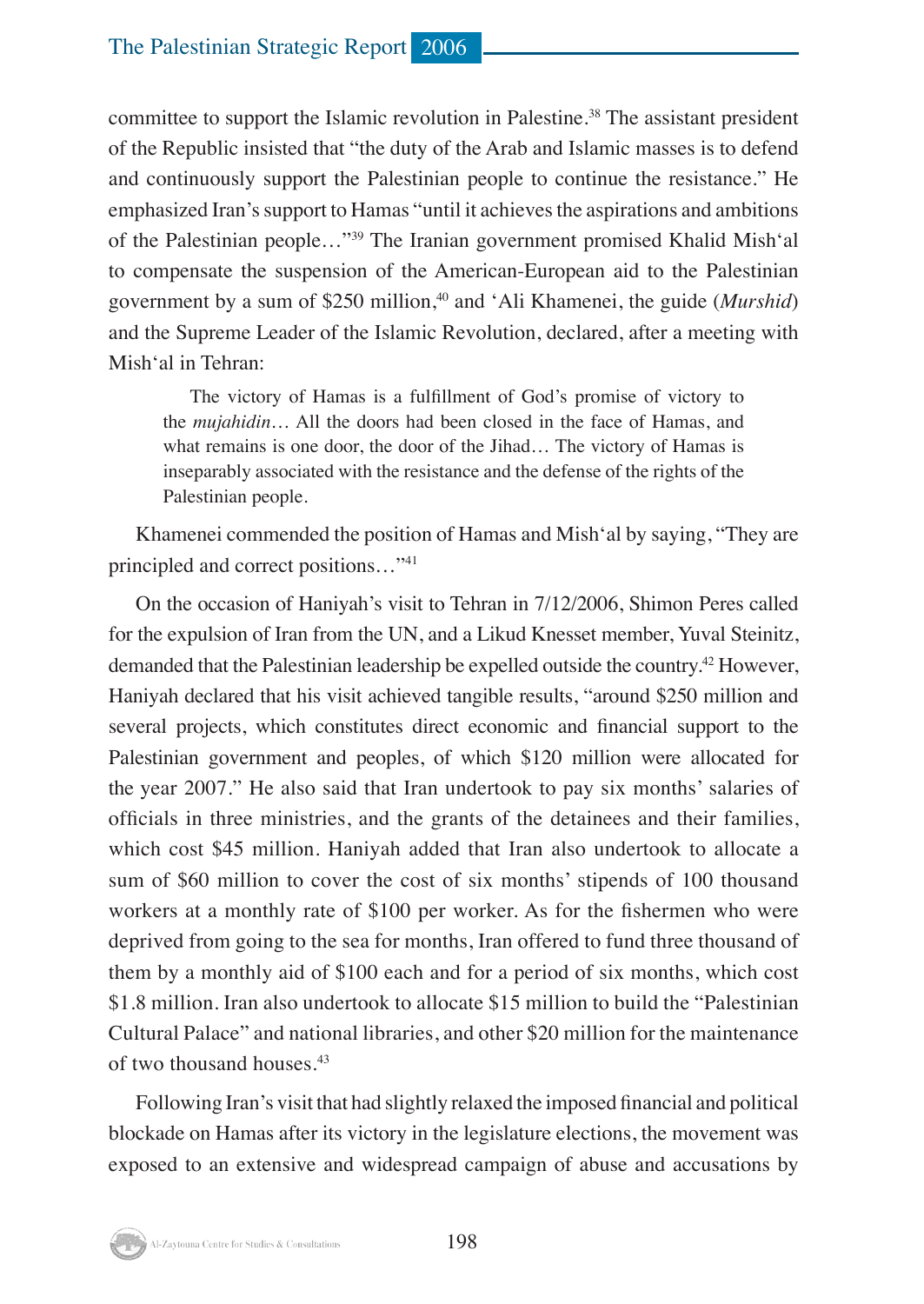some Israeli, Arab and Palestinian quarters. They propagated at times that Hamas is "an agent of Iran that implements its designs," and at others that it "plans to make the PA a replica of the Iranian regime." Some Israeli political and security sources expressed their "deep concern of the rapprochement between Hamas and Iran." According to the Israeli newspaper *Haaretz*, the directors of the various security agencies in Israel held several intensive meetings to evaluate the bilateral relations between Tehran and Hamas, and that they come to the consensus that the regime in Iran aspires for a strategic alliance with Hamas…, and that Hamas' action is a defiant step that had been jubilantly taken after the general enthusiasm for its success to reduce the damage of the siege on the Palestinian people.44 A spokesman for the US Department of State said, "If Hamas accepts to have Iranian financial aid, this shows that it does not intend to discard terrorism."45 Moreover, Dan Gillerman, the Israeli ambassador to the UN, strongly attacked what he called the axis of Iran, Syria and Hamas that constitutes, in his words, "a new plague that grows the seeds for the First World War in the  $21<sup>st</sup>$  century.<sup>746</sup> The American-Israeli attack was "two-in-one" in the sense that it was directed towards both Iran and Hamas on the assumption that the former is "close" to the Palestinian territories, and the latter is "committed" to establish a state on the Iranian model in GS and the Palestinian territories under the jurisdiction of the PA.<sup>47</sup>

We should point out here to some different readings of Hamas-Iran relationship after the former's victory in the elections, and the formation of the new Palestinian government. An Israeli analyst, Amos Gilboa, wrote in *Ma'ariv* newspaper that Iran will fill the financial vacuum of the Palestinian government if Israel, the EU and the USA failed to transfer the funds…, but he expressed doubt in the "blind following" of Hamas to Iran because it "had maintained independence, and its work program is categorically different from that of Iran."48 The Israeli intelligence and some western analysts and diplomats had also felt that the "claim of a probable close relation between Hamas and Tehran is premature and exaggerated." They based their analysis on Hamas "traditional refusal of any foreign intervention and its adherence to the national agenda." Likewise, Anat Kurz of the Jaffee Center for Strategic Studies (JCSS) considered Hamas to be "first and foremost a national Palestinian movement, before being Islamic. Thus, any rapprochement with Iran is farfetched, as it may rob the movement its solid support in the Palestinian political arena."49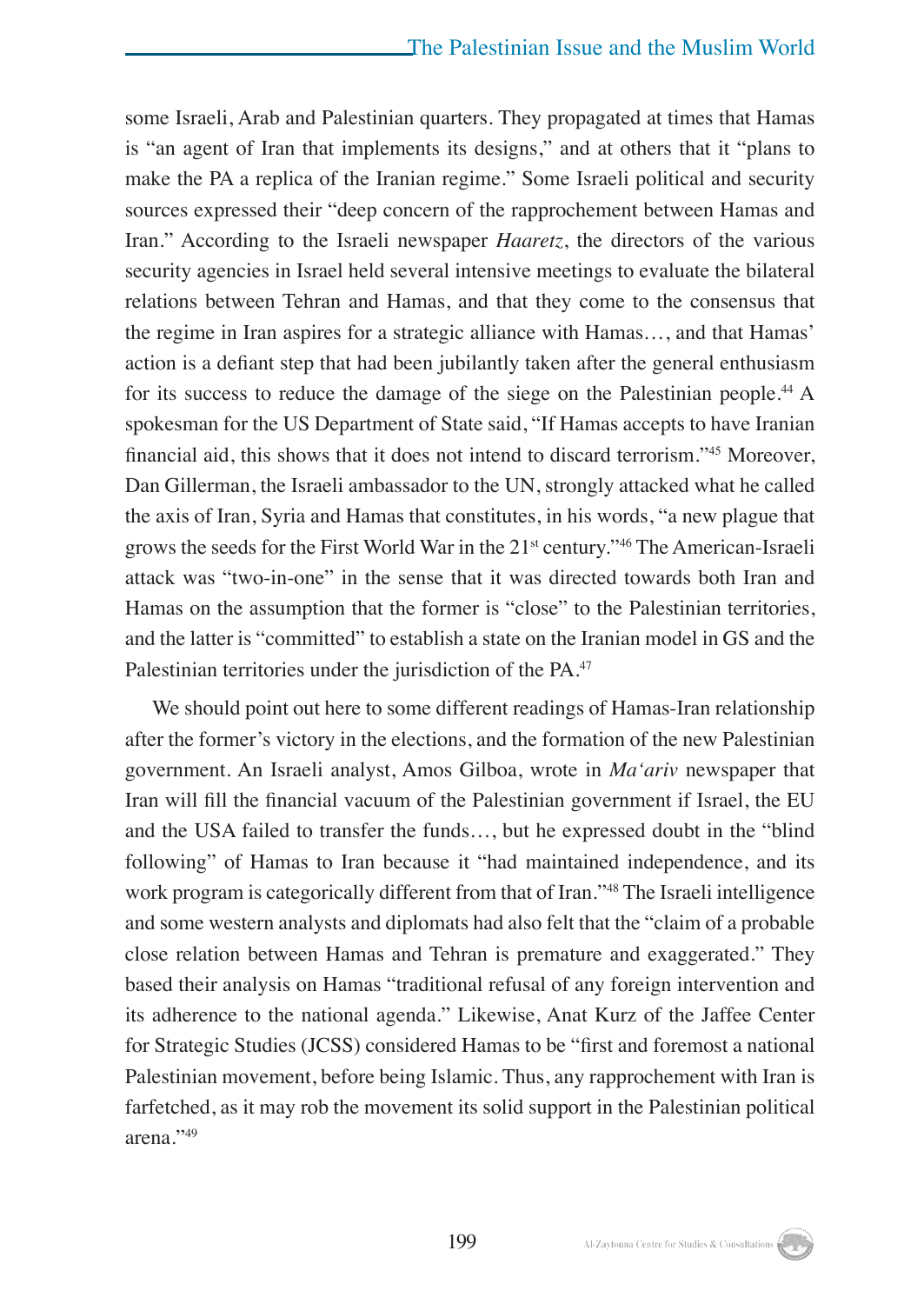Thus, Mish'al and Haniyah's visits to Tehran had exposed Hamas to a barrage of criticism and accusation that focused on a presumable shift in Hamas' position to be a "tool" in the hands of Iran, and that its alliance with Iran constitutes a serious danger to the Hebrew state. Conversely, some Israeli security analysts and politicians argued that this presumed alliance is exaggerated because Hamas adamantly refuses to allow any external influence.

Meanwhile, Hamas' victory shocked American policy makers who has been planning for "a new Middle East" void of radical movements and "terrorism" that have threatened the American and Israeli security and strategic interests. Washington considered its occupation of Iraq a necessary preliminary step for the birth of this planned Middle East, and the expulsion, after the assassination of President al-Hariri, of Syrian forces from Lebanon to be the second step towards "the birth of democracy." The American officials kept repeating that their duty is to defend the weak and fragile governments in the Middle East, or what they call the "young democracies," in Iraq, Lebanon and Palestine. Hence, when Hamas achieved victory and it was asked to form the new government, the pro-American states were confused, and international attention shifted from them towards exploring ways and means to intensify pressure and tighten the siege on Hamas. The American administration declared that its confrontation with Hamas is part of its struggle against "the axis of the extremists," which includes Syria, Iran, Hamas, and Hizbullah. What was required from the international community, and even Arab official and public quarters, was to point fingers to this axis that should not be allowed to obstruct peace and stability in the Middle East. Thus, from the American point of view, Iran and Hamas are two sides of the same coin in the sense that they constitute one front against the American project. When Jordan accused Hamas of smuggling weapons into its territories, Iran was accused of being the source.<sup>50</sup> But, since the government of Hamas was in desperate need to open up towards the world, particularly in its Arab and Islamic neighborhood, it is farfetched that it would indulge itself in such an adventure that is "suicidal by all means and measures."51

Within this exaggerated tendency of a new axis composed of Hamas and Iran that constitutes an imminent threat to Israel, the Israeli newspaper *Ma'ariv* published in 10/2/2006 an article by Ben Caspit that spoke of a change in the fronts that surrounded Israel and threaten its security. He maintained that the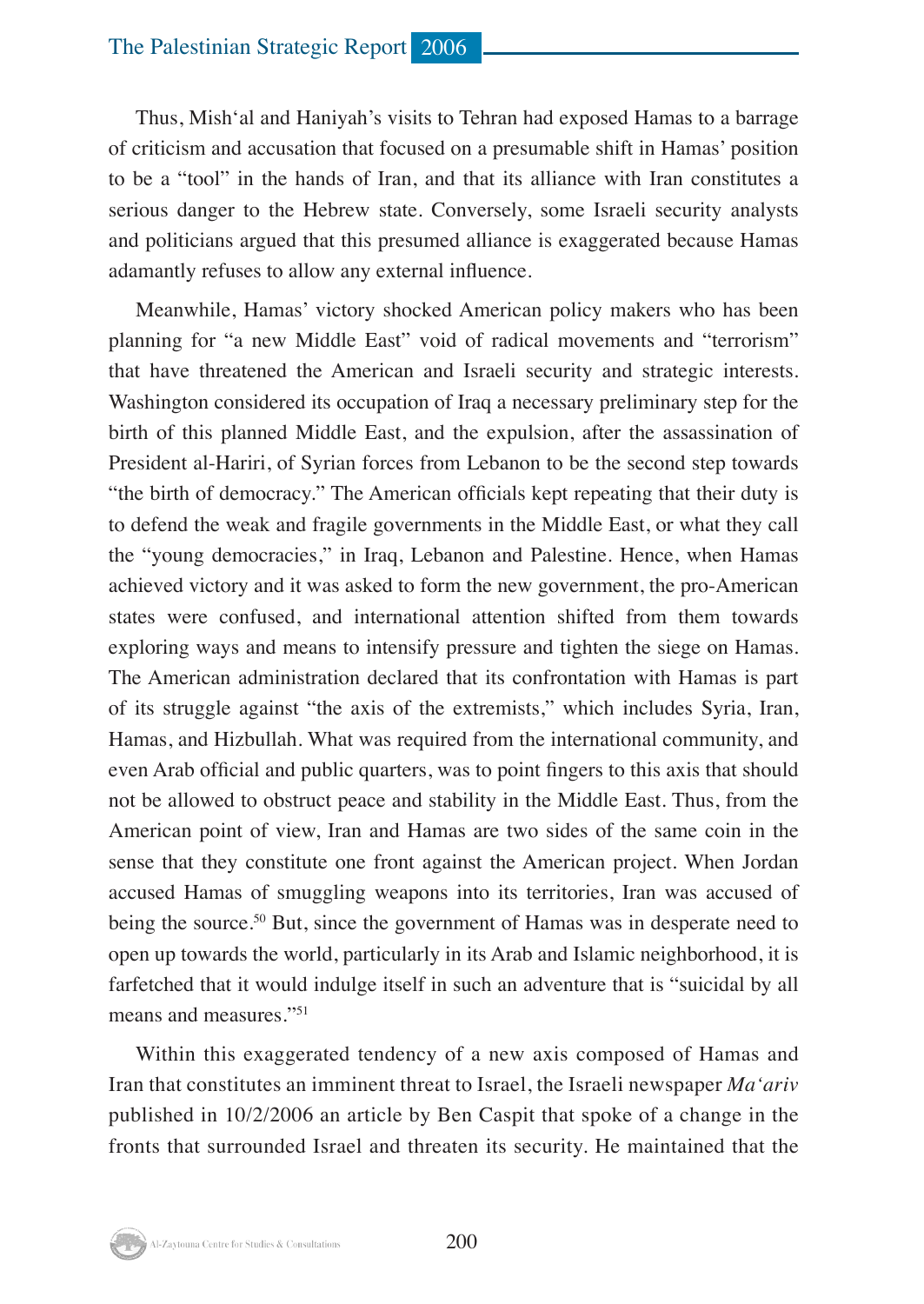historical eastern front no longer exists, but there is a new eastern front of Iran, Syria, Hizbullah and Hamas. He added that these four hands emerge from one body, and receive their instructions from one head, the snake that lives in Tehran. To deal with the Palestinian side of this front, Caspit suggested total isolation of the Palestinians. He maintained that "since the Palestinian people had chosen Hamas, this is what they deserve." During the deliberations of the leaders of the security apparatus, Dan Halutz suggested to stop paying the Palestinians the 300 million shekel (about \$68 million) of taxes that Israel collects monthly on their behalf because they will allocate this fund "to establish radical and ideologically committed schools. This will never take place and we will not help it because it will be an axis that connects Tehran with Damascus, Beirut and Gaza. We should destroy it now and right now." Halutz added, "We should view Hamas and deal with it as if we are dealing with Iran."52

Meanwhile, the relative success of Hamas in breaking the blockade and its contacts with Iran increased the fear of the American administration that the organization will continue in power and its experiment proves to be successful. This was one of the reasons behind the American decision to wage the war via Israel on Lebanon in July 2006 to crush the resistance of Hizbullah, one of the most important allies of Hamas and Iran. From the view of America and its supporters, this will crush at an early stage this probable alliance between these "radical" forces that hamper peace and security in the Middle East. Thus, even after the Israeli failure to crush Hizbullah, Washington never separated the Palestinian and Iranian issues. For progress along the Palestinian-Israeli route will facilitate Washington's effort to form a strong coalition against Iran and international "terrorism."53

But Israel seems to have its own concerns on this fusion between the Iranian and Palestinian issues. The vision of the "moderate" Arab states was to achieve a "satisfactory solution that restricts Iranian radicalism towards the Palestinian issue." Yet, this "satisfactory solution" was still unacceptable to Israel.<sup>54</sup> However, these Israeli fears are unfounded in the foreseeable future, as the USA, particularly the administration of the neo-conservatives, have not exercised any pressure on Israel to surrender any meaningful concessions that prepare the stage for the resolution of the Palestinian issue. On the contrary, Washington has supported all the Israeli security, political and military policies, including the racist Separation Wall.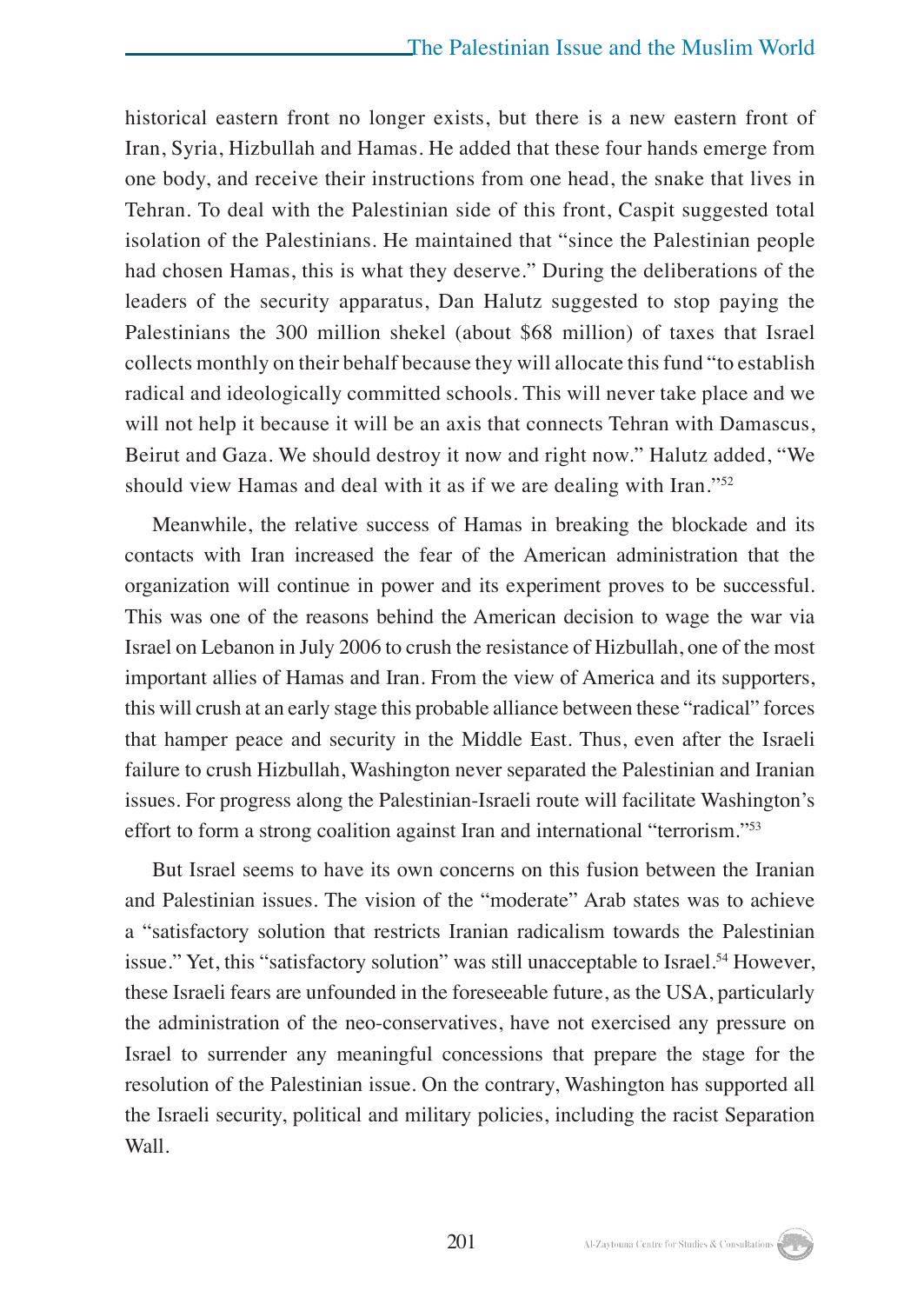As far as the Palestinian issue is concerned, the year 2006 was the year of Hamas, which stood fast and never budged, and Iran, which persistently continued to support the Palestinian issue and Hamas. However, the insistence of President Ahmadinejad on the illegitimacy of the existence of Israel and the inevitability of its end had intensified western political and media campaign against Iran. Correspondingly, the year 2006 was the year of intensive pressure on Hamas and Tehran. The American administration seems to be determined to pursue this line of policy, and to press the Arab countries to view Tehran, not Tel Aviv, as their first enemy in order to tighten the grip on Iran and its allies and weaken their influence and prestige. Will this American strategy succeed? It remains to be seen.

However, in a famous article in *Foreign Affairs*, Richard Haass, the president of the Council on Foreign Relations (CFR), responded to the above query by writing, "The Middle East's next era promises to be one in which outside actors have a relatively modest impact and local forces enjoy the upper hand, and in which the local actors gaining power are radicals committed to changing the status quo." Haass argued that The Islamic Revolution in Iran had "brought down one of the pillars of U.S. policy in the region." The factors that contributed to Washington's' loss of influence in the region are, in Haass' view, the collapse of the peace process, the failure of Camp David negotiations of 2000, the weakness of 'Arafat's successor, the rise of Hamas and the unilateral Israeli measures and policies. Haass also opinionated that Iran will be a formidable power in the region, and that the Hebrew state seems to be in a more difficult situation than it had been before its war with Lebanon, which will further deteriorate if Iran developed nuclear weapons. Haass maintained that there is no tendency in the horizon for a real peace process, thus the "new Middle East" will not be as the USA and Israel want, rather it will be along the vision and the expectations of their adversaries.<sup>55</sup>

#### *Fourth: Pakistan*

The Pakistani regime adopted on the Palestinian issue the general line of the pro-American Arab regimes. Thus, it endorsed the official declared policies that support the Palestinian issue and call for the right of the Palestinian people for self-determination, the establishment of their independent state in the WB and GS and the return of the refugees. Conversely, since the year 2005, the official, but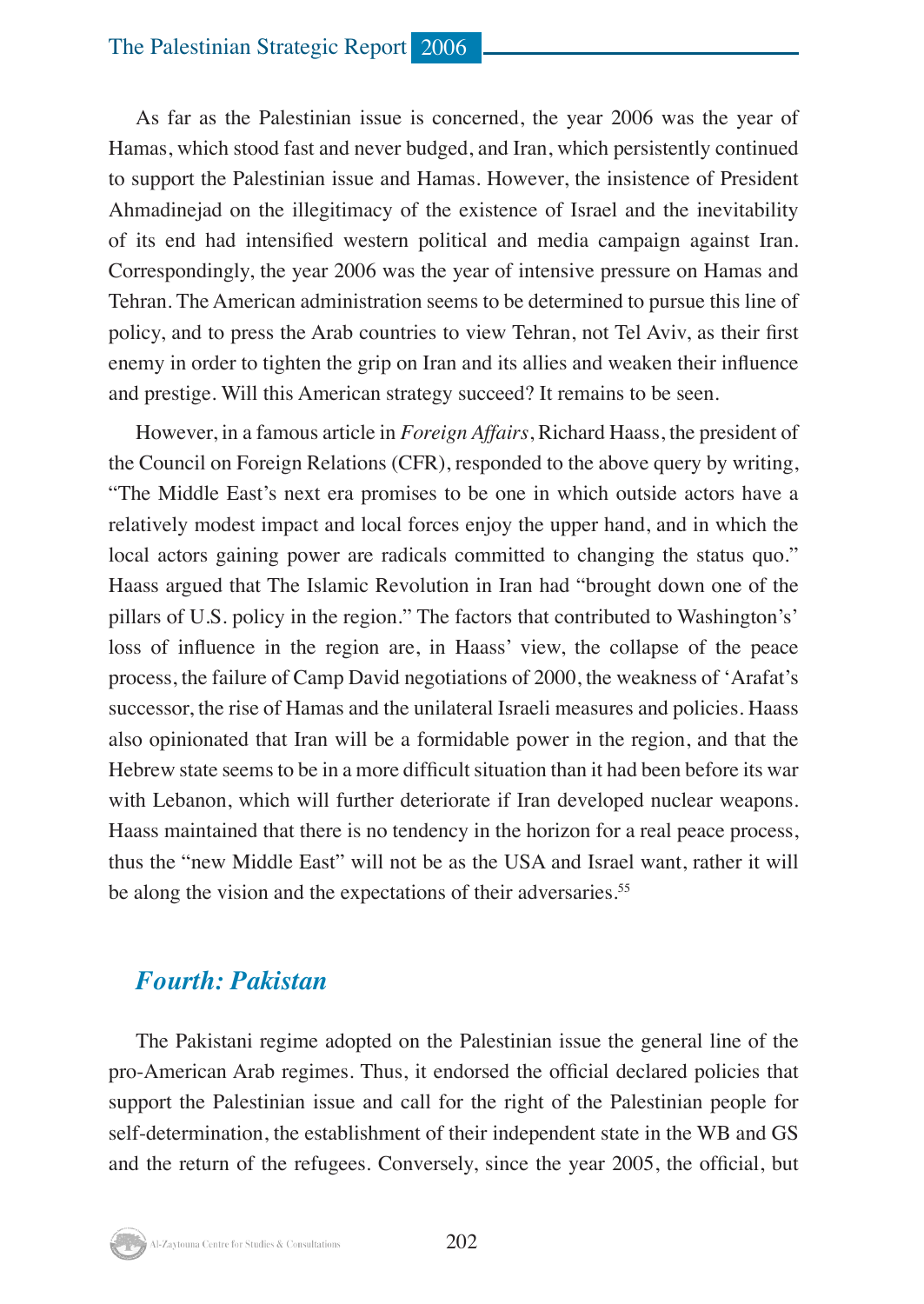rather low-key Pakistani-Israeli contacts, which had been widely resisted by the masses, have come to the forefront. The Pakistani regime, under the leadership of Pervez Musharraf, saw in the country's relations with Israel a vehicle to improve relations with the USA, and to secure American financial help. Moreover, it will also be beneficial in the realization of some economic and military interests that are necessary to improve Pakistan's capabilities to face its historical adversary India, which maintains relations with Israel. Nonetheless, due to several interrelated internal factor, the Pakistani government approached this subject with considerable care and caution.

Thus, Tasnim Aslam, the spokesperson of the Pakistani Ministry of Foreign Affairs, welcomed the stage that will follow the Palestinian legislative elections and the victory of Hamas. In an official communiqué, she said, "The government and people of Pakistan welcome the fair and completely peaceful Palestinian legislative elections. This is the practical democracy that we welcome, and we hope that the outcome of the elections will lead to the continuation of the peace process in the Middle East." However, this carefully worded declaration did not include any word of congratulation to Hamas for its victory in these elections.<sup>56</sup>

Pakistan's stereotyped and routine relations with the Palestinian side continued during the year 2006. The only important development was the visit of Mahmud al-Zahhar, the Palestinian foreign minister, to Islamabad on 7-8/6/2006, when the Pakistani government declared a grant of \$3 million to the Palestinian people, undertook to build at its own expense an embassy for Palestine in Islamabad and to increase the scholarships offered to Palestinian students in the universities of Pakistan.57

During a visit to Syria on 13/7/2006, Ehsan ul-Haq, the special Pakistani envoy to the Middle East, condemned the Israeli continuous aggression on the Palestinian and Lebanese people, and emphasized his country's rejection of all forms of aggression.58 Pakistan also condemned the Israeli aggression on Lebanon, and declared its full support to the Lebanese people. After the Lebanon war, both the Pakistani Premier Shaukat 'Aziz, and the Foreign Minister Khurshid Kasuri, visited Lebanon in a show of support and solidarity.59

Meanwhile, the relations of the Pakistani government with Israel during the year 2006 was even more cautious because of the mass protests of the peoples of Pakistan against any kind of contact with Israel. However, during the occasion of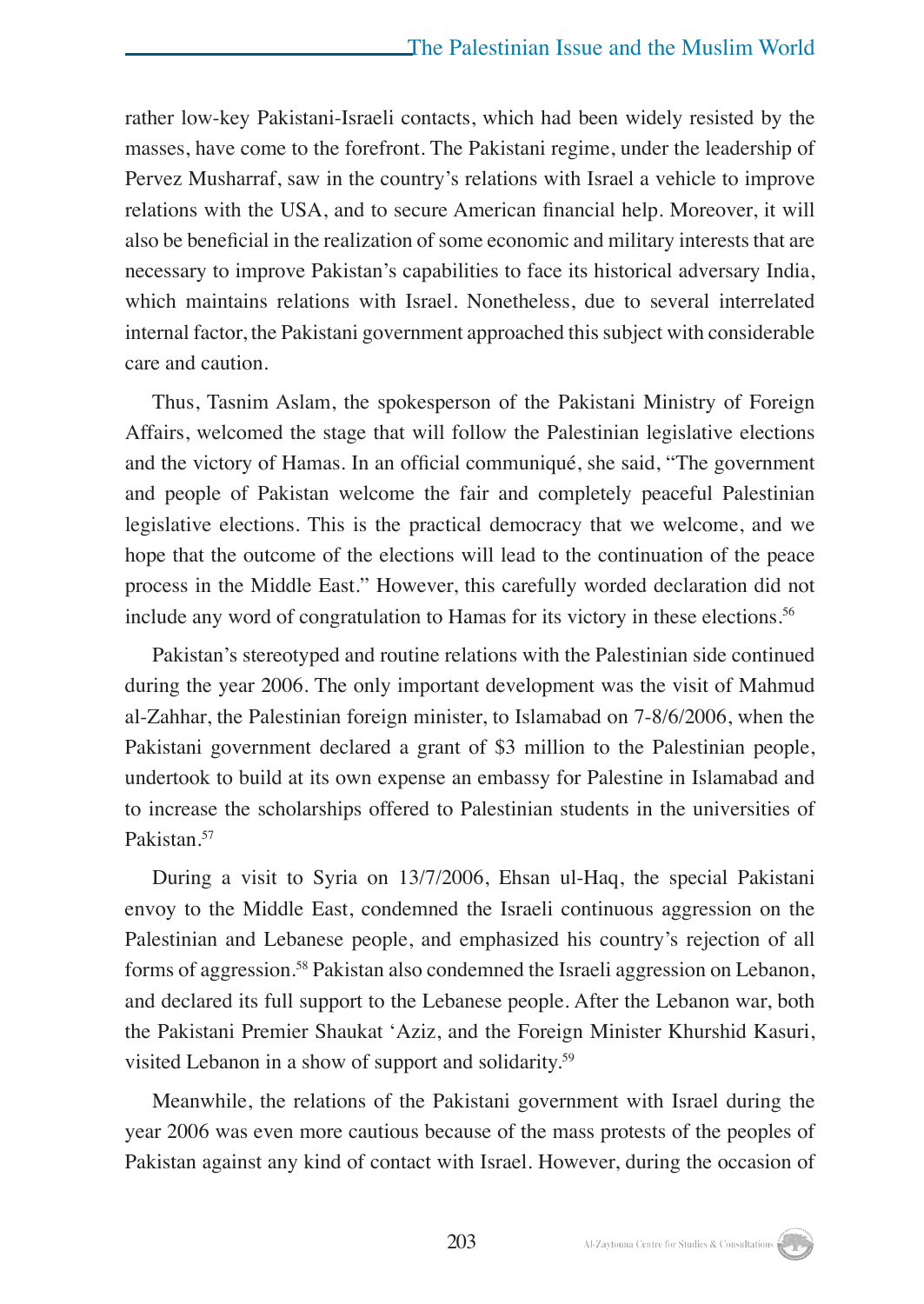Davos Economic Forum, the Turkish Premier Erdogan had reportedly discussed with President Musharraf the possibility of "an Islamic initiative," under the auspices of the OIC, that as mentioned by Erdogan "will allow us" to undertake a form of intermediary role between the Palestinians and Israel.<sup>60</sup> If these reports are true, this move indicates a dangerous retreat on the Pakistani side at least, as it shifts the country from being part of the front that supports the Palestinian right to a mere neutral intermediary.

During his visit to Islamabad, al-Zahhar seems to have been assured that Pakistan will not establish any form of relationship with Israel before the Palestinian people secure their rights. As for the contacts between the governments of Pakistan and Israel during the past few months, al-Zahhar was told that they do not mean that Pakistan will stop supporting the Palestinian people. It was also declared that a scheduled visit by a Pakistani delegation to the Palestinian territories had been postponed to a later date after September 2006, when the Palestinian side will assume full control of the Rafah crossing on the expiry of the treaty that vested on the European supervisors the authority to supervise the security arrangements in Rafah Passage.61 But no official Pakistani visit to the Palestinian territories appears to have taken place, as Israel continued its closure of the passage and the blockage of the Palestinian people.

However, Pakistan repeated several times its rejection of normalization before the establishment of a Palestinian state.<sup>62</sup> In a report published by the American newspaper *Los Angeles Times*, of which a resume was given in the Israeli newspaper *Yedioth Ahronoth*, President Musharraf explicitly recorded the position of his government by saying that it "will eventually have to recognize Israel, but it would be political suicide to do so today." He added that "his considerable skills at walking a tightrope' would not enable him to negotiate the firestorm that recognizing Israel would cause, particularly after its recent attacks on Lebanon." He mentioned that "his country would consider formally recognizing Israel only after the creation of an independent Palestinian state."63

According to the *Foreign Policy* magazine, Musharraf currently avoids to publicly address these issues, instead he talks about general topics like "moderate Islam" and a just and comprehensive settlement, whatever this may mean. The president reserves serious issues to closed doors meetings.<sup>64</sup>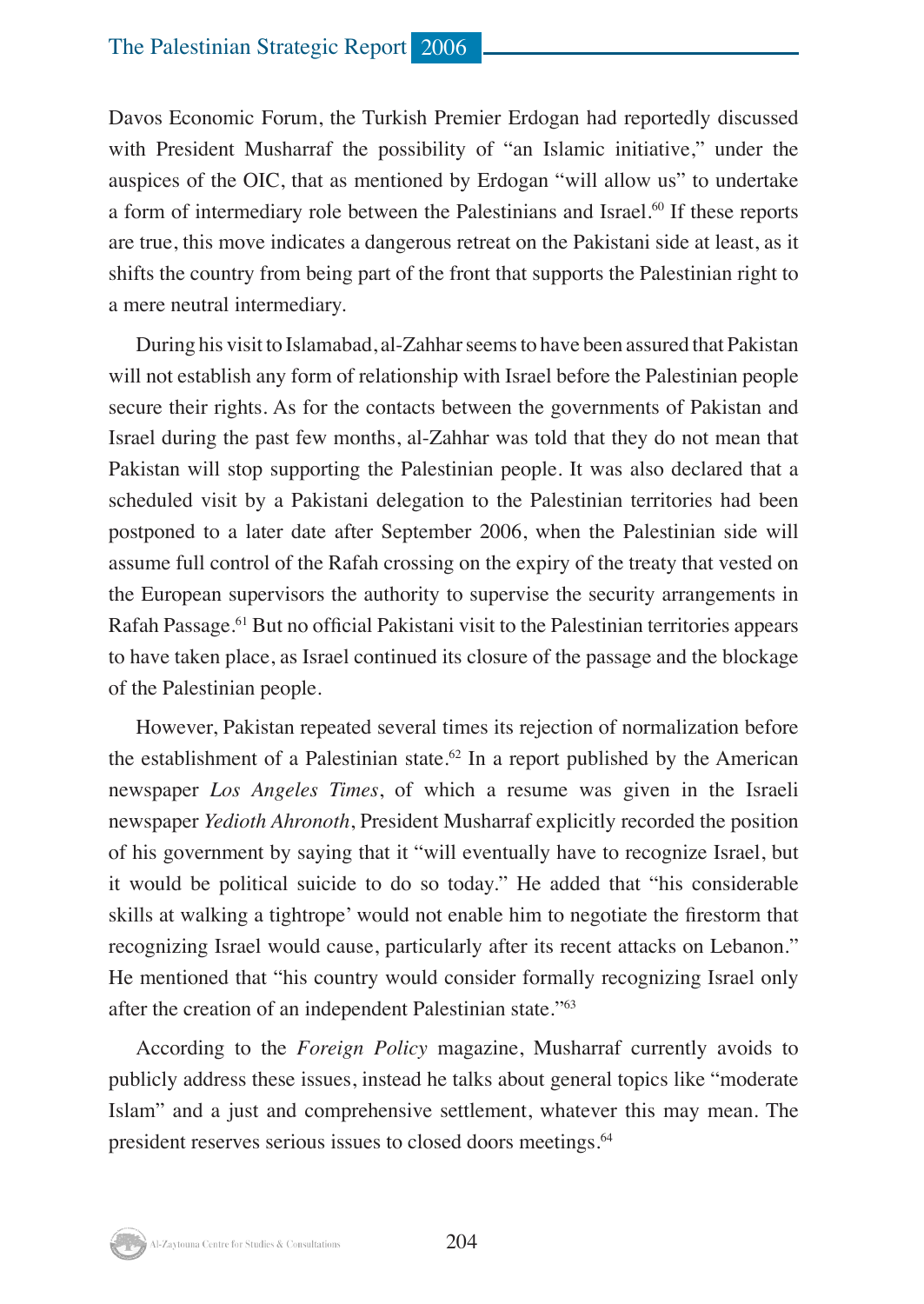Before the end of the year 2006, there were indications of a secret meeting between the foreign ministers of Pakistan and Israel. A report published in *The Jerusalem Post* of 27/12/2006 mentioned that the Pakistani foreign minister, Kasuri, told Geo TV, a local Pakistani television station, that he lately met his Israeli counterpart Tzipi Livni. When asked on the issue, the newspaper added, the spokesperson of the Israeli foreign minister responded by evasively saying, "no comment."65

Under the umbrella of normalization, and on the invitation of the American Jewish Congress's Council for World Jewry, which strives to improve Israeli-Pakistani relations, an eight-member delegation of the Pakistanis in the diaspora, selected from amongst the members of the American Muslim Peace Initiative, visited Israel. They met top Israeli officials including the president of the Supreme Court Aharon Barak, the Foreign Ministry Director-General Aharon Abramovitch, and senior officials of the ministry as well as the Israeli Defense Forces Coordinator of Government Activities in the Territories General Yusef Mishlav, and the Knesset members Silvan Shalom, Efraim Sneh and Ghaleb Majadle. On the Palestinian side, the delegation met Sa'ib 'Urayqat and Sari Nusseibeh.<sup>66</sup>

A member of the delegation, 'Umar 'Atiq who lives in Arkansas state, in the USA, said, "We don't have an iota of doubt that there should be relations between Pakistan and Israel and between Israel and the entire Arab world." He added, "The ice has been broken. It's just a matter of time. It's not if, it's when. It's around the corner, despite what is going on in the news."67 Though imbued with normalization, this visit is of marginal impact as the delegates come from America, and the popular refusal of normalization with Israel inside Pakistan is as strong as ever.

In the economic field, the Israeli newspaper *Yedioth Ahronoth* reported in its issue of 8/2/2006 that a delegation of Pakistani businessmen will participate in the Israeli annual fair for agricultural technology, Agritech '06, scheduled May 2006. The source mentioned that "Members of the delegation have already informed the fair's organizers that they plan on examining the possibility of purchasing advanced agricultural equipment and new technologies for cultivating mountainous and desert regions." The newspaper added that the delegates also expressed interest "in signing deals for the purchase of greenhouses, irrigation equipment and other innovations that may be useful to Pakistani crop farmers." Agritech '06 director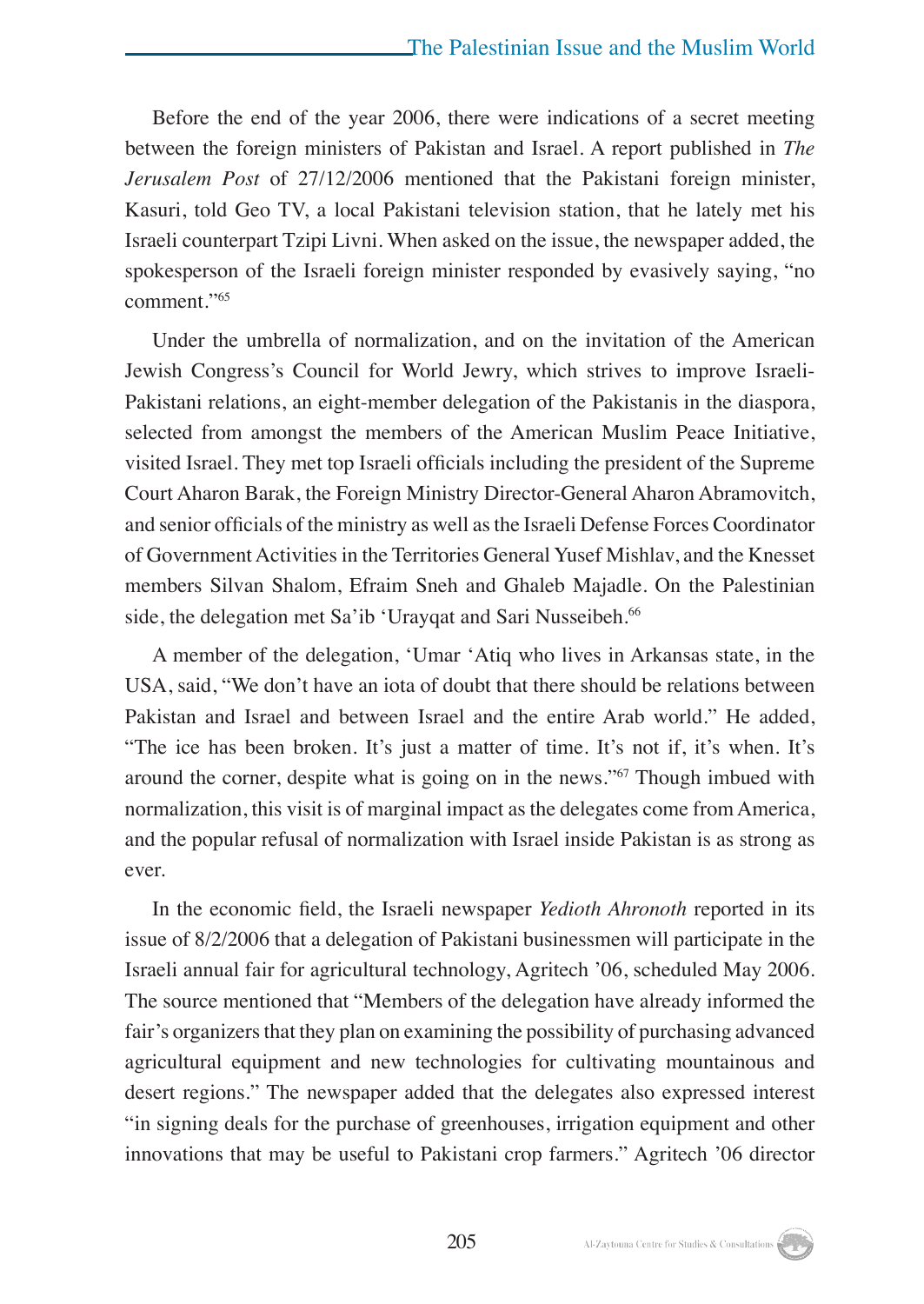said, "The organizers were surprised by the fact that the Pakistani businessmen did not even attempt to hide their identity and submitted their names and the companies they represent." However, the newspaper did not mention its source nor how did it get the information from the Pakistani businessmen, and it did not publish further reports or news on the subject. However, it is not clear whether any Pakistani businessman attended the exhibition or any commercial deal had been concluded between the two sides.

All in all, the strong and overwhelming Islamic sentiment in Pakistan and the deeply rooted and popular hatred to Israel and to normalization, coupled with the strong opposition to Musharraf's regime, make it very difficult for the government of Pakistan to venture at this juncture on a serious step to cultivate good relations with Israel.

#### *Conclusion*

Israel had not been able throughout the year 2006 to achieve a meaningful breakthrough in the area of normalization with Muslim countries. Besides, its tight siege on the Palestinian people, its attempts to overthrow their democratically elected government and its war on Lebanon and Hizbullah, have provoked intensive anger against it in the Muslim world. But the governments of the Islamic states and their umbrella organization, the OIC, are not up to this standard. They are impotent and disabled to have an impact on the ground. As usual, they were below the standard to deal with the Israeli blockade, and to employ their huge material and diplomatic capabilities to support the Palestinian cause. However, amongst the non-Arab Muslim countries, Iran played a decisive material and moral role in supporting Hamas and its government, and the Palestinian people in general. The nature of the Iranian regime, the threat that it may be exposed to from America and Israel and its nuclear ambitions had consolidated this Iranian pro-Palestine policies. As for Turkey, it continued its distinguished relations with Israel. Though popular and enjoys a substantial parliamentary majority, the AKP was unable to effect tangible changes in the country's relations with Israel, because the entrenched and influential army, as well as the secular forces that support it, insist that the relations continue and flourish. The reception of the AKP to Hamas delegation in Ankara and the modest financial aid that it extended to the Palestinians

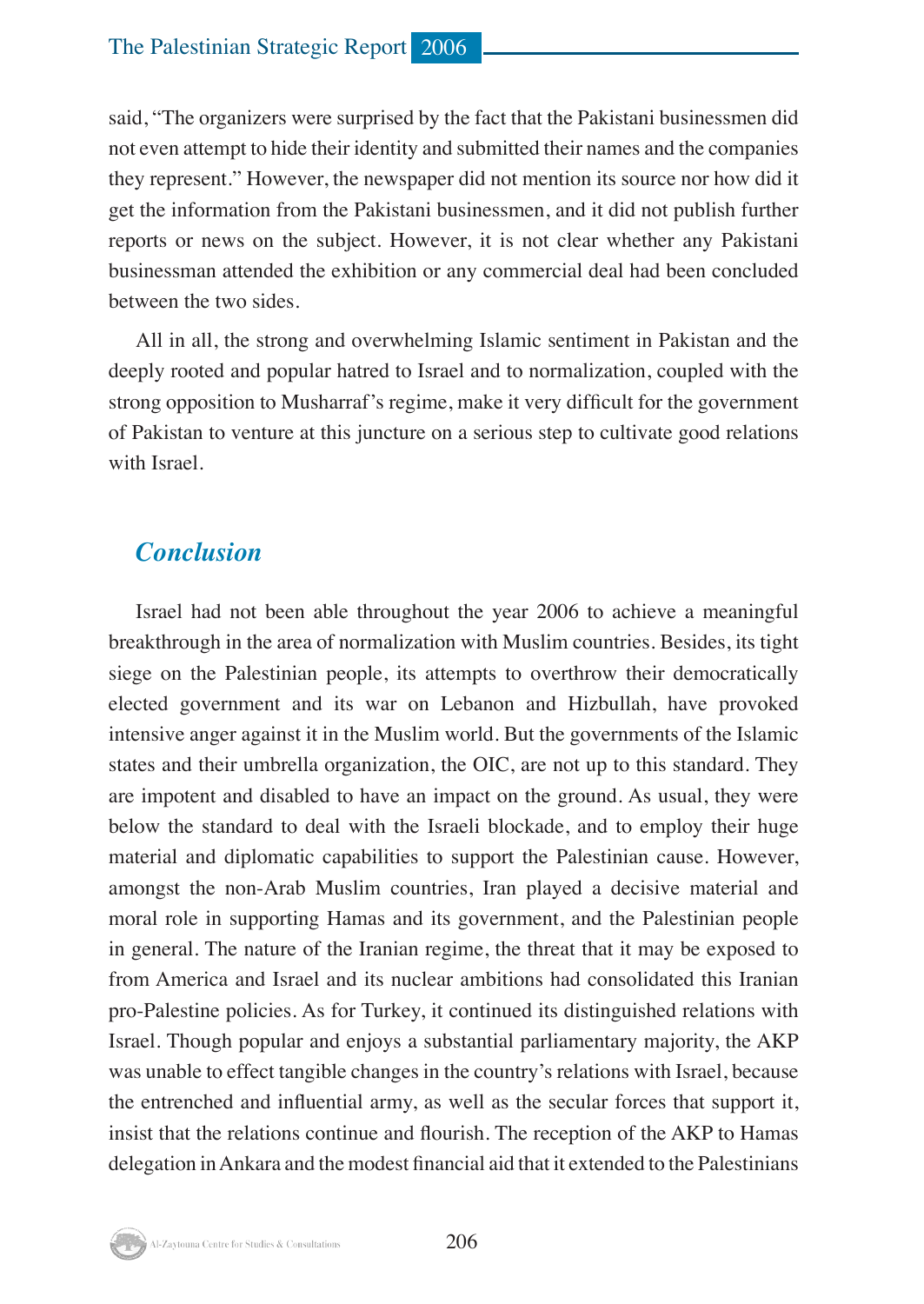was an expression of support, and an attempt to play a more balanced role towards the Palestinian issue. Apparently the ruling regime in Pakistan had diluted its enthusiasm for establishing diplomatic relations with Israel when it realized the massive popular opposition to any form of normalization with Israel. Additionally, the shaky position of the regime and the formidable internal problems that it is facing make it difficult for Musharraf to venture on such a risky adventure.

While the Muslim world has shown enthusiastic support to the Palestinian people who are suffering from occupation, oppression and the blockade, the intrafighting in GS and the WB have negative impact that diluted the Islamic positive interaction with the Palestinian issue. Hence the Palestinian leadership should bear their national responsibility to consolidate national unity and effective contact with the Muslim world that provide a real strategic reservoir that should not be at all neglected.

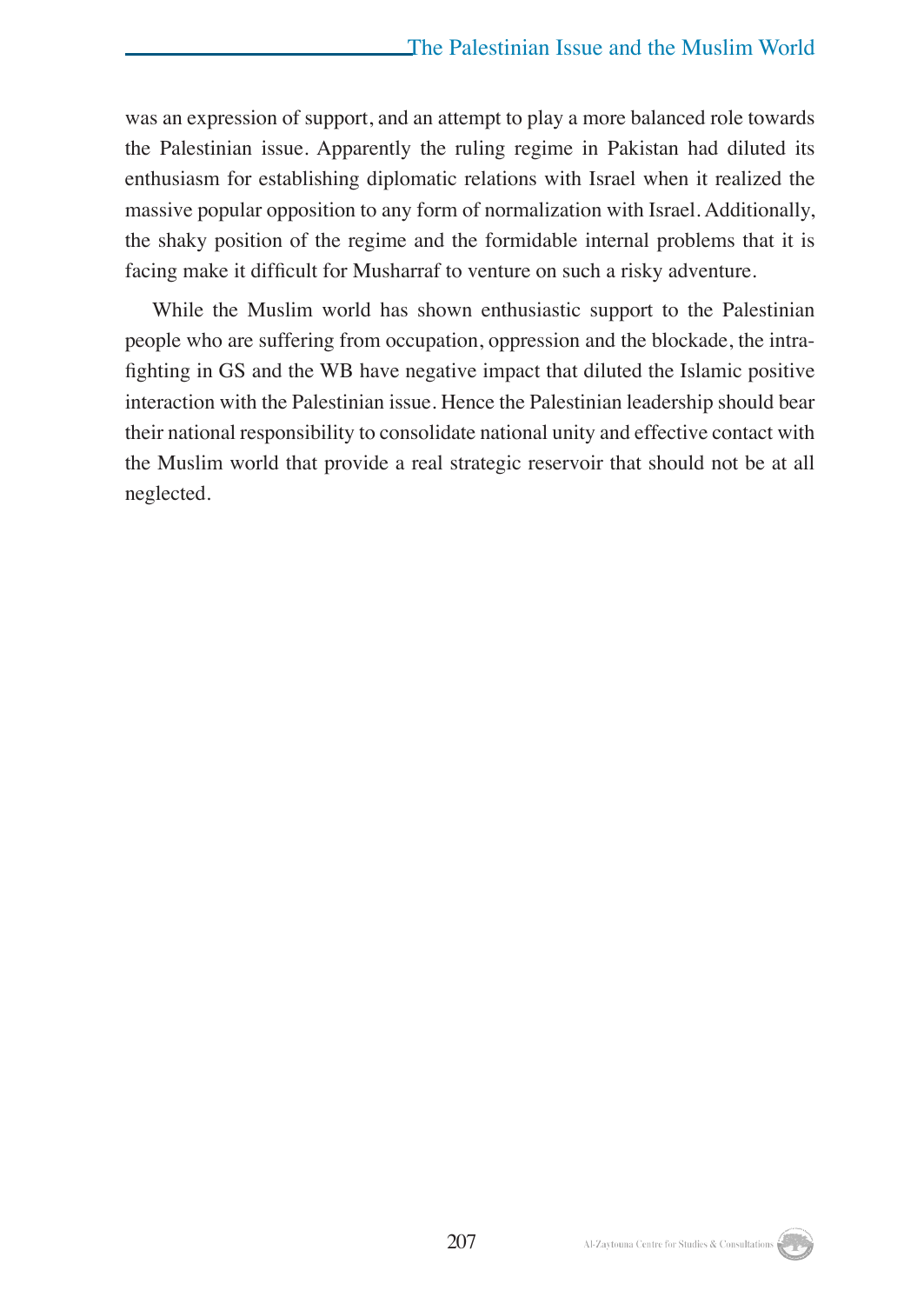## **Endnotes**

- <sup>1</sup> Organization of the Islamic Conference (OIC), press release, 26/1/2006, http://www.oic-oci.org/press/arabic/2006/January%202006/Pal-Elec.htm
- 2 OIC, press release, 28/1/2006,
- http://www.oic-oci.org/press/arabic/2006/January%202006/Pal-Elec2.htm 3 OIC, press release, 14/3/2006,
- http://www.oic-oci.org/press/arabic/2006/march%202006/hamas.htm
- 4 OIC, press release, 30/3/2006,
- http://www.oic-oci.org/press/arabic/2006/April%202006/pal.htm
- 5 Ibid.
- <sup>6</sup> *Asharq Alawsat*, 20/4/2006.
- <sup>7</sup> *Al-Hayat*, 20/4/2006.
- 8 See press releases issued by the Secretary General Bureau of the OIC on: 8/2, 11/3, 14/3, 23/3, 27/3, 10/4, 23/5, 10/6, 28/6, 29/6, 2/7, 6/8, 16/8, 19/8, 21/8, 28/8, 1/10, 2/11, 4/11, 7/11, 8/11, 13/11, 29/11, 30/11, 7/12, 19/12; and the special reports about the meetings of the OIC during the year 2006 on the website, http://www.oic-oci.org
- 9 See OIC, site of the Relief Campaign of Lebanon and Palestine, http://www.oic-oci.org/lebanon/campaign-ar.htm
- <sup>10</sup> See the press releases, OIC, 7/6, 8/6, 22/9, 23/9, 25/9.
- <sup>11</sup> *Okaz*, 1/7/2006; and OIC, press release, 6/6/2006.
- <sup>12</sup> OIC, press release, 13/7/2006.
- <sup>13</sup> See the report of Ekmeleddin Ihsanoglu about the current status of the 10-year plan of the OIC, and his report on the Palestinian isuue, Jerusalem and the Arab-Israeli conflict, delivered in the  $33<sup>rd</sup>$ Session of the Islamic Conference of Foreign Ministers, Baku, Azerbaijan, 19-21/6/2006.
- <sup>14</sup> *Alghad*, 1/6/2006.
- <sup>15</sup> OIC, press release, 19/12/2006.
- <sup>16</sup> WAFA, 20/12/2006.
- <sup>17</sup> *Okaz*, 19/12/2006.
- <sup>18</sup> *Al-Watan*, Saudi Arabia, 25/12/2006.
- 19 See *Asharq Alawsat*, 9, 11/3/2006.
- <sup>20</sup> Helen Brusilovsky, Israel's Foreign Trade by Countries 2006, 17/1/2007.
- <sup>21</sup> *Al-Khaleej*, 2/7/2006.
- <sup>22</sup> WAFA, 26/4/2006.
- <sup>23</sup> *Assafir*, 7/7/2006. About 10 thousand persons participated in the demonstration as mentioned in *Alarab Alyawm* newspaper, Amman, 10/7/2006.
- <sup>24</sup> *Albayan*, 2/8/2006.
- <sup>25</sup> *Assafir*, 7/7/2006.
- <sup>26</sup> Helen Brusilovsky, Israel's Foreign Trade by Countries 2006, 17/1/2007.
- <sup>27</sup> *Radikal* newspaper, Turkey, 16/12/2006.
- <sup>28</sup> *Al-Khaleej*, 19/7/2006; and *al-Quds al-Arabi*, 20/10/2006.
- <sup>29</sup> *Al-Watan* newspaper, Kuwait, 12/12/2006.
- <sup>30</sup> *Al-Watan*, Kuwait, 12/12/2006.
- 31 See Noah Feldman, "Islam, Terror and the Second Nuclear Age," *The New York Times*, 29/10/2006.
- <sup>32</sup> *Ibid*.
- <sup>33</sup> *Filastin al-Muslimah* magazine, Beirut, December 2006, p. 39. 34 *Al-Hayat*, 21/1/2006.
- 
- <sup>35</sup> *Al-Khaleej*, 1/2/2006.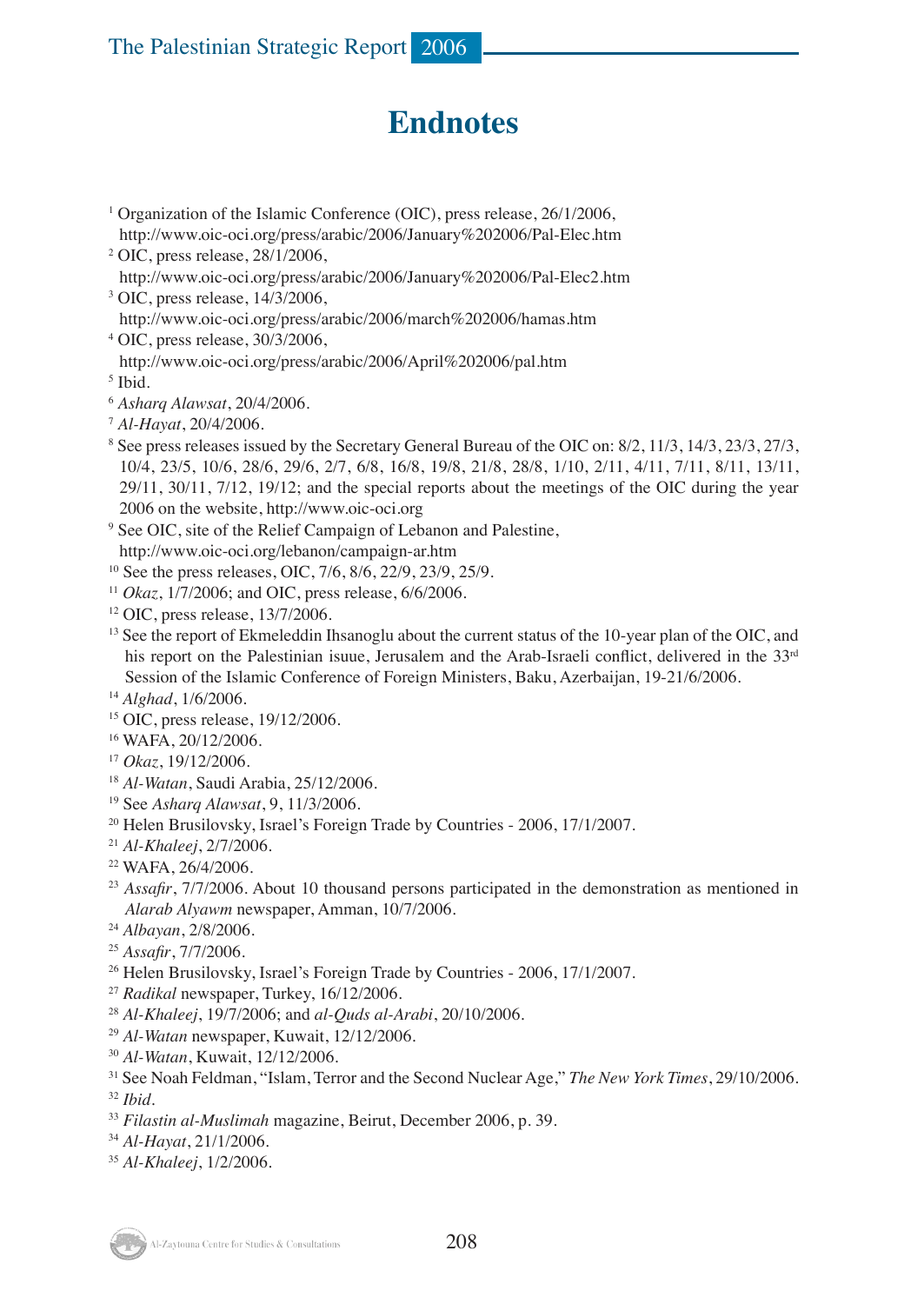- *Assafir*, 16/9/2006.
- *Al-Hayat*, 6/10/2006.
- *Al-Hayat*, 21/2/2006.
- *Alghad*, 1/3/2006.
- *Al-Hayat*, 28/2/2006.
- *Al-Hayat*, 21/2/2006.
- *Al-Khaleej*, 16/12/2006.
- *Assafir*, 12/12/2006.
- *Al-Quds al-Arabi*, 15/12/2006.
- *Al-Khaleej*, 2/3/2006.
- Arabs 48, 22/2/2006.
- *Albayan*, 9/2/2006.
- *Al-Ayyam*, Ramallah, 21/2/2006.
- *Alittihad*, 1/3/2006.
- *Alasr* magazine, Jeddah, 12/5/2006,
- http://www.alasr.ws/index.cfm?method=home.con&contentID=7770&keywords=
- *Ibid*.
- *Al-Quds al-Arabi*, 11/2/2006.
- *Al-Ayyam*, Ramallah, 20/9/2006.
- *Al-Hayat*, 5/11/2006.
- 55 See Richard Haass**,** The New Middle East, *Foreign Affairs*, November/ December 2006, http://www.foreignaffairs.org/20061101faessay85601/richard-n-haass/the-new-middle-east.html; see also the Arabic translation in *Assafir*, 11/11/2006.
- PIC, 1/2/2006.
- *Al-Hayat*, 8/6/2006.
- *Al-Watan*, Saudi Arabia, 14/7/2006.
- 59 See *Assafir*, 17/8/2006; and *Annahar*, 5/9/2006.
- *Al-Hayat*, 28/1/2006.
- *Al-Hayat*, 8/6/2006.
- 62 See *Addustour*, 22/8/2006; and *al-Khaleej*, 24/7/2006.
- 63 See *Okaz*, 29/9/2006; and *Yedioth Ahronoth*, 27/9/2006,
- http://www.ynetnews.com/articles/0,7340,L-3308668,00.html 64 The List: Four U.N. Speeches to Watch, *Foreign Policy*, September 2006,
- http://www.foreignpolicy.com/story/cms.php?story\_id=3581
- *The Jerusalem Post*, 27/12/2006.

66 See Gil Hoffman, "Pakistan to soon establish Israel ties," *The Jerusalem Post*, 2/7/2006. *Ibid*.

Al-Zaytouna Centre for Studies & Consultations